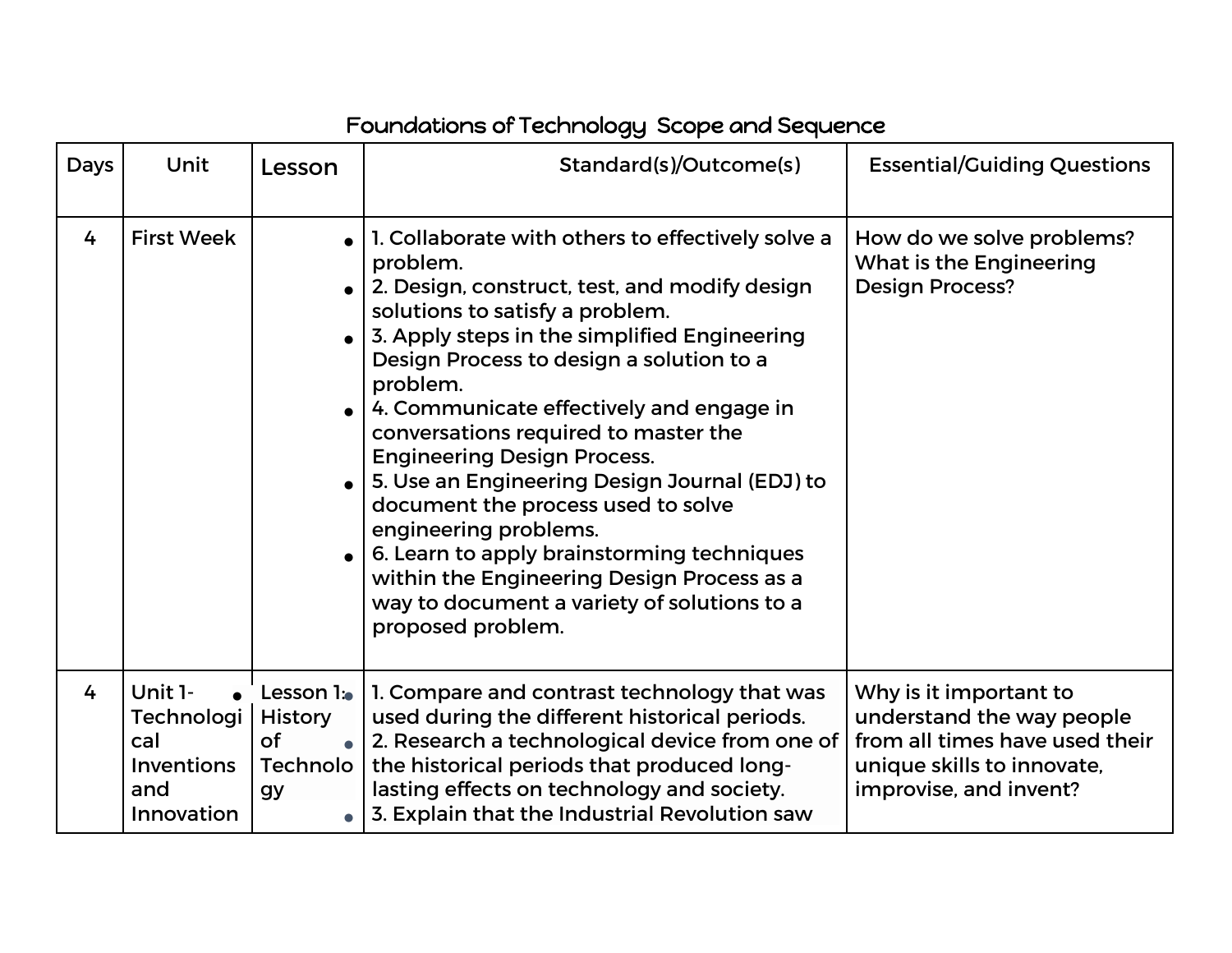|   | S |                                                        | the development of continuous<br>manufacturing, sophisticated transportation<br>and communication systems, advanced<br>construction practices, improved education,<br>and leisure time.<br>4. Describe societal events from the 1900s that<br>led to progress in science and invention.<br>5. Select one of the following areas of<br>technology and explain how technology<br>changed the way people live and work:<br>agriculture, manufacturing, sanitation and<br>medicine, warfare, transportation, information<br>processing, and communications.<br>6. Demonstrate how Information Age devices<br>are used to process and exchange information |                                                                                      |
|---|---|--------------------------------------------------------|-------------------------------------------------------------------------------------------------------------------------------------------------------------------------------------------------------------------------------------------------------------------------------------------------------------------------------------------------------------------------------------------------------------------------------------------------------------------------------------------------------------------------------------------------------------------------------------------------------------------------------------------------------|--------------------------------------------------------------------------------------|
| 4 |   | Inventio<br>ns and<br>ns: An<br>nary<br><b>Process</b> | Lesson 2. 1. Interpret charts and graphs that illustrate<br>the rapidly increasing rate of technological<br>development and diffusion.<br>Innovation 2. Approximate and interpret rate of change<br>from graphical and numerical data.<br>Evolutio $\bullet$ 3. Support the statement that most<br>technological developments have been<br>evolutionary, the result of a series of<br>refinements to a basic invention, through an<br>electronic presentation.<br>4. Present the evolutionary history of a<br>technological devise specifically mentioning                                                                                            | What evidence do we have<br>that invention and innovation<br>have been evolutionary? |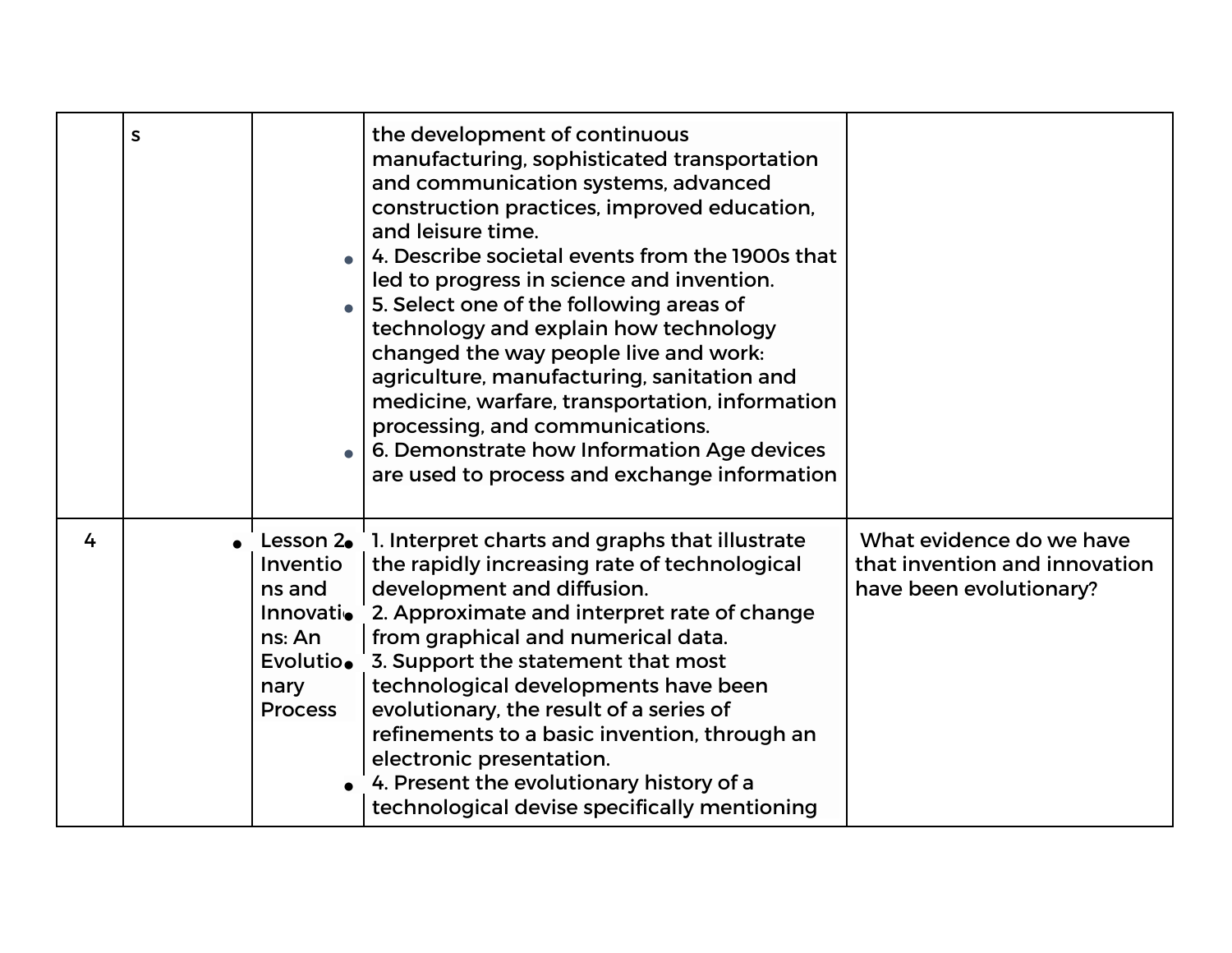|                |                                                             | the original inventions and the series of<br>refinements to that invention that led up to<br>the given technological device.<br>• 5. Describe a technological innovation that<br>resulted when ideas, knowledge, or skills were<br>shared within a technology, among<br>technologies, or across other fields.<br>6. Support the statement that the human<br>ability to shape the future comes from a<br>capacity for generating knowledge and<br>developing new technologies, and for<br>communication ideas to others.                                                                                                                       |                                                                                                                                   |
|----------------|-------------------------------------------------------------|-----------------------------------------------------------------------------------------------------------------------------------------------------------------------------------------------------------------------------------------------------------------------------------------------------------------------------------------------------------------------------------------------------------------------------------------------------------------------------------------------------------------------------------------------------------------------------------------------------------------------------------------------|-----------------------------------------------------------------------------------------------------------------------------------|
| $\overline{2}$ | The Role<br><b>of</b><br>Research<br>and<br>Develop<br>ment | Lesson $3\bullet$ 1. Illustrate that research and development is a<br>specific problem-solving approach that is<br>used intensively in business and industry to<br>prepare devices and systems for the<br>marketplace by researching a specific<br>company within the local vicinity.<br>2. Present how a company's research and<br>development department used specific<br>problem solving approaches to prepare<br>devices and systems for the market place,<br>using a specific company within the local<br>community.<br>3. List examples of inventions and/or<br>innovations that are the result of specific,<br>goal-oriented research. | How do businesses and<br>industry use research and<br>development to problem solve<br>to prepare products for the<br>marketplace? |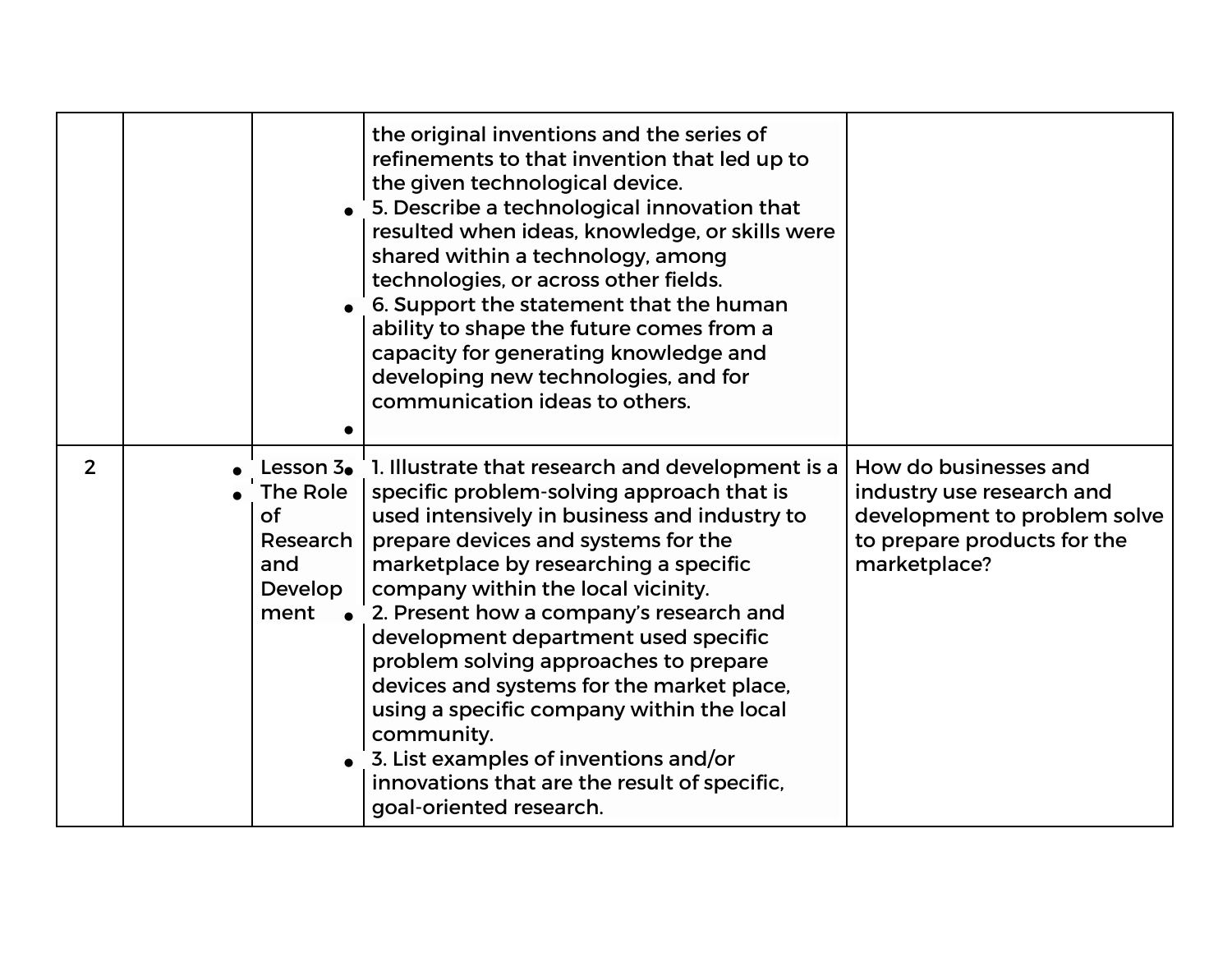| 4 |            | Lesson 4<br><b>Advertisi</b><br>ng and<br><b>Marketin</b><br>g Effects<br>on<br>gy | 1. Support the statement that a number of<br>different factors, such as advertising, the<br>strength of the economy, the goals of a<br>company, and the latest fads, contribute to<br>shaping the design of and demand for various<br>technologies.<br>Technol 2. Identify how advertising, the strength of the<br>economy, the goals of a company, and the<br>latest fads contribute to the design of the<br>product and the success or failure of the<br>product, given various technological<br>innovations.<br>3. Describe an example of a technology in<br>which the development was driven by the<br>profit motive and the market<br>4. Describe the patenting process that is<br>sometime used to protect technological ideas.<br>• 5. Describe how a technology may have<br>effects other than those intended by the<br>design, some of which may have been<br>predictable and some not.<br>$\bullet$ 6. Explain how the value of any given<br>technology may be different for different<br>groups of people and at different points in<br>time. | How do factors such as<br>advertising, strength of the<br>economy, goals of the<br>company and fads impact the<br>demand for and design of<br>technology? |
|---|------------|------------------------------------------------------------------------------------|----------------------------------------------------------------------------------------------------------------------------------------------------------------------------------------------------------------------------------------------------------------------------------------------------------------------------------------------------------------------------------------------------------------------------------------------------------------------------------------------------------------------------------------------------------------------------------------------------------------------------------------------------------------------------------------------------------------------------------------------------------------------------------------------------------------------------------------------------------------------------------------------------------------------------------------------------------------------------------------------------------------------------------------------------------|-----------------------------------------------------------------------------------------------------------------------------------------------------------|
| 6 | Unit 2-    | Lesson 1:                                                                          | 1. Apply the steps of the design process,                                                                                                                                                                                                                                                                                                                                                                                                                                                                                                                                                                                                                                                                                                                                                                                                                                                                                                                                                                                                                | <b>What is the Engineering</b>                                                                                                                            |
|   | Process of | Design                                                                             | including defining a problem, brainstorming,                                                                                                                                                                                                                                                                                                                                                                                                                                                                                                                                                                                                                                                                                                                                                                                                                                                                                                                                                                                                             | Design Process and how is it                                                                                                                              |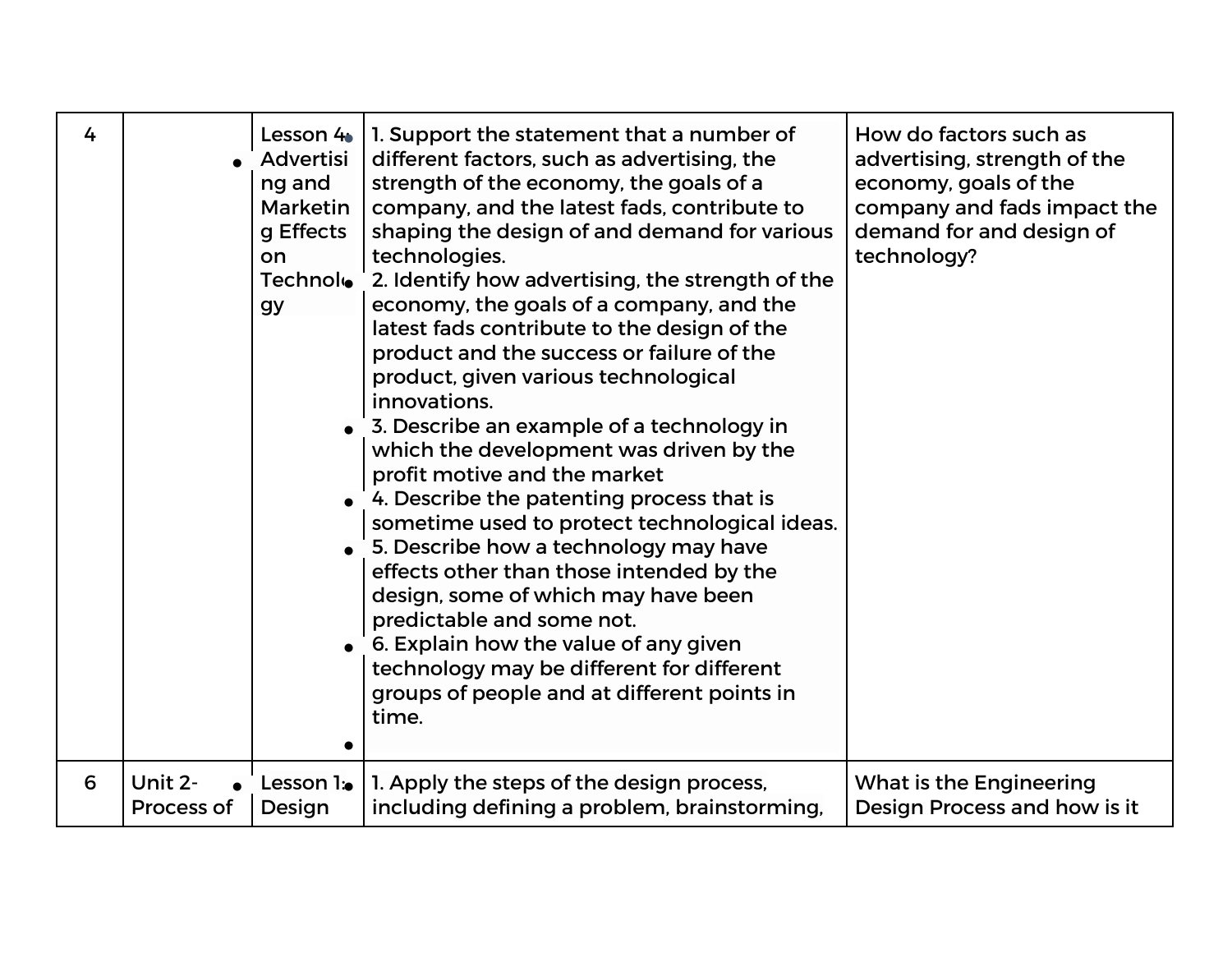|   | Engineerin<br>g Design | <b>Process</b>                                             | researching and generating ideas, identifying<br>criteria, specifying constraints, exploring<br>possibilities, selecting an approach,<br>developing a design proposal, making a<br>model or prototype, testing, and<br>communicating results.<br>2. Use symbolic algebra to represent and<br>explain mathematical relationships.<br>3. Draw reasonable conclusions about a<br>situation being modeled.<br>4. Analyze the cross sections of three-<br>dimensional objects and spaces from different<br>perspectives<br>5. Contribute to a group endeavor by offering<br>useful ideas, supporting the efforts of others,<br>and focusing on the task.<br>6. Work safely and accurately with a variety of<br>tools, machines, and materials.<br>7. Actively participate in group discussions,<br>ideation exercises, and debates. | used to help us produce<br>solutions to meet human<br>needs and desires?                                     |
|---|------------------------|------------------------------------------------------------|--------------------------------------------------------------------------------------------------------------------------------------------------------------------------------------------------------------------------------------------------------------------------------------------------------------------------------------------------------------------------------------------------------------------------------------------------------------------------------------------------------------------------------------------------------------------------------------------------------------------------------------------------------------------------------------------------------------------------------------------------------------------------------------------------------------------------------|--------------------------------------------------------------------------------------------------------------|
| 4 |                        | Collectin<br>g and<br>processi<br>ng of<br>Informal.<br>on | Lesson 2. 1. Collect data and information and use<br>computers and calculators to organize,<br>process, and present the collected data and<br>information.<br>2. Collect information and evaluate its quality.<br>3. Draw reasonable conclusions about a<br>situation being modeled.                                                                                                                                                                                                                                                                                                                                                                                                                                                                                                                                           | How do computers assist us in<br>organizing and analyzing data<br>used in the engineering<br>design process? |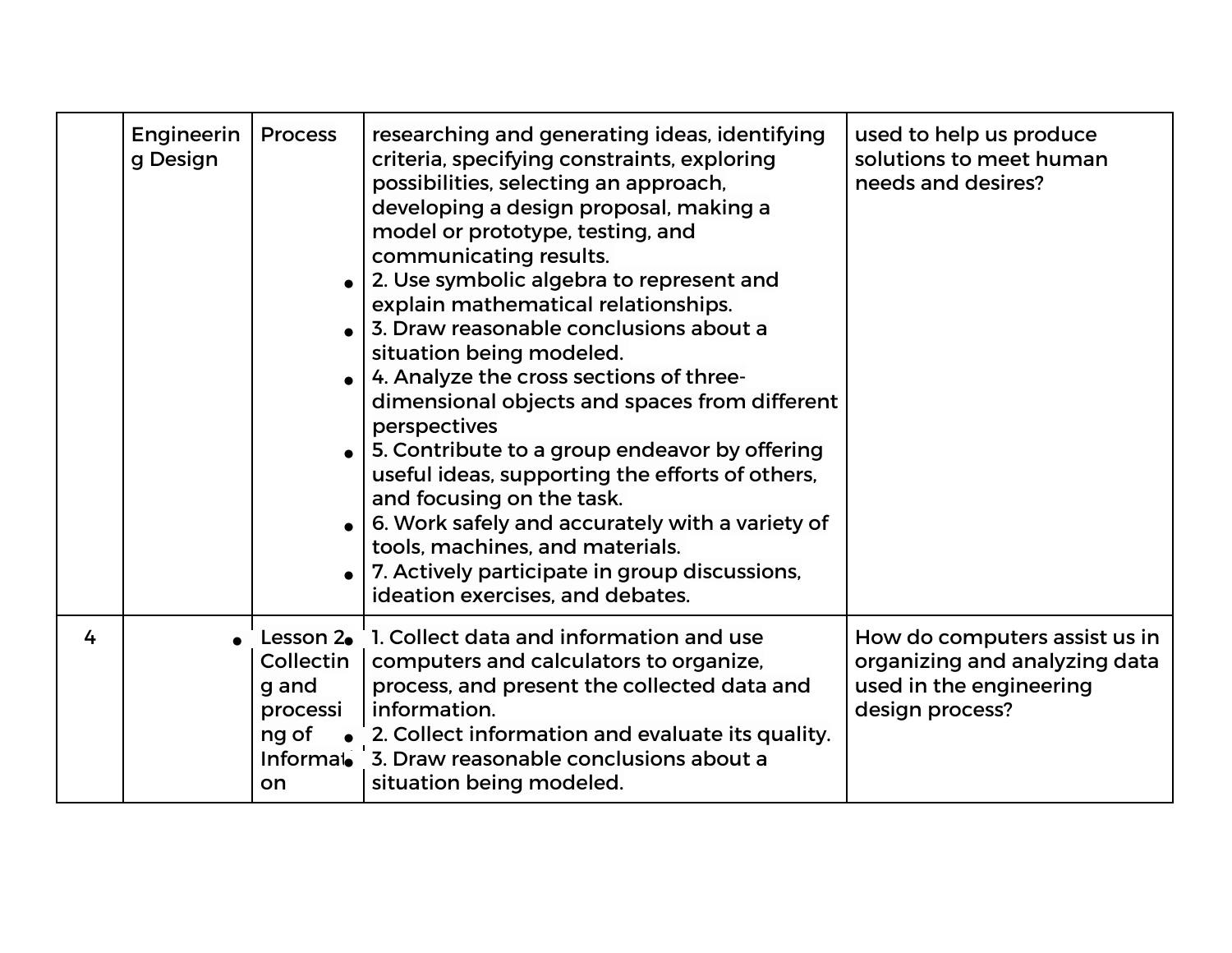| 6 | Design<br>Principle<br>S<br>$\bullet$ | Lesson $3\bullet$ 1. Identify the design principles used in a<br>current design, collect data on the<br>effectiveness of the design principles used<br>and propose a redesign using the design<br>process.<br>2. Describe the importance of creativity,<br>resourcefulness, and the ability to visualize<br>and think abstractly when engaged in<br>engineering design.<br>3. List three factors that must be considered<br>when engaged in engineering design.<br>4. Use mathematical modeling aids in<br>technological design by simulating how a<br>proposed system might behave.<br>5. Identify human values and limitations when<br>using scientific knowledge to solve practical<br>design problems.<br>6. Use symbolic algebra to represent and<br>explain mathematical relationships.<br>7. Use geometric ideas to solve problems in<br>and gain insights into, other disciplines and<br>other areas of interest such as art and<br>architecture.<br>8. Contribute to a group endeavor by offering<br>useful ideas, supporting the efforts of others,<br>and focusing on the task.<br>9. Work safely and accurately with a variety of | What are the factors that<br>significantly influence the<br>design process? |
|---|---------------------------------------|-----------------------------------------------------------------------------------------------------------------------------------------------------------------------------------------------------------------------------------------------------------------------------------------------------------------------------------------------------------------------------------------------------------------------------------------------------------------------------------------------------------------------------------------------------------------------------------------------------------------------------------------------------------------------------------------------------------------------------------------------------------------------------------------------------------------------------------------------------------------------------------------------------------------------------------------------------------------------------------------------------------------------------------------------------------------------------------------------------------------------------------------------|-----------------------------------------------------------------------------|
|   |                                       | tools, machines, and materials.<br>10. Actively participate in group discussions,                                                                                                                                                                                                                                                                                                                                                                                                                                                                                                                                                                                                                                                                                                                                                                                                                                                                                                                                                                                                                                                             |                                                                             |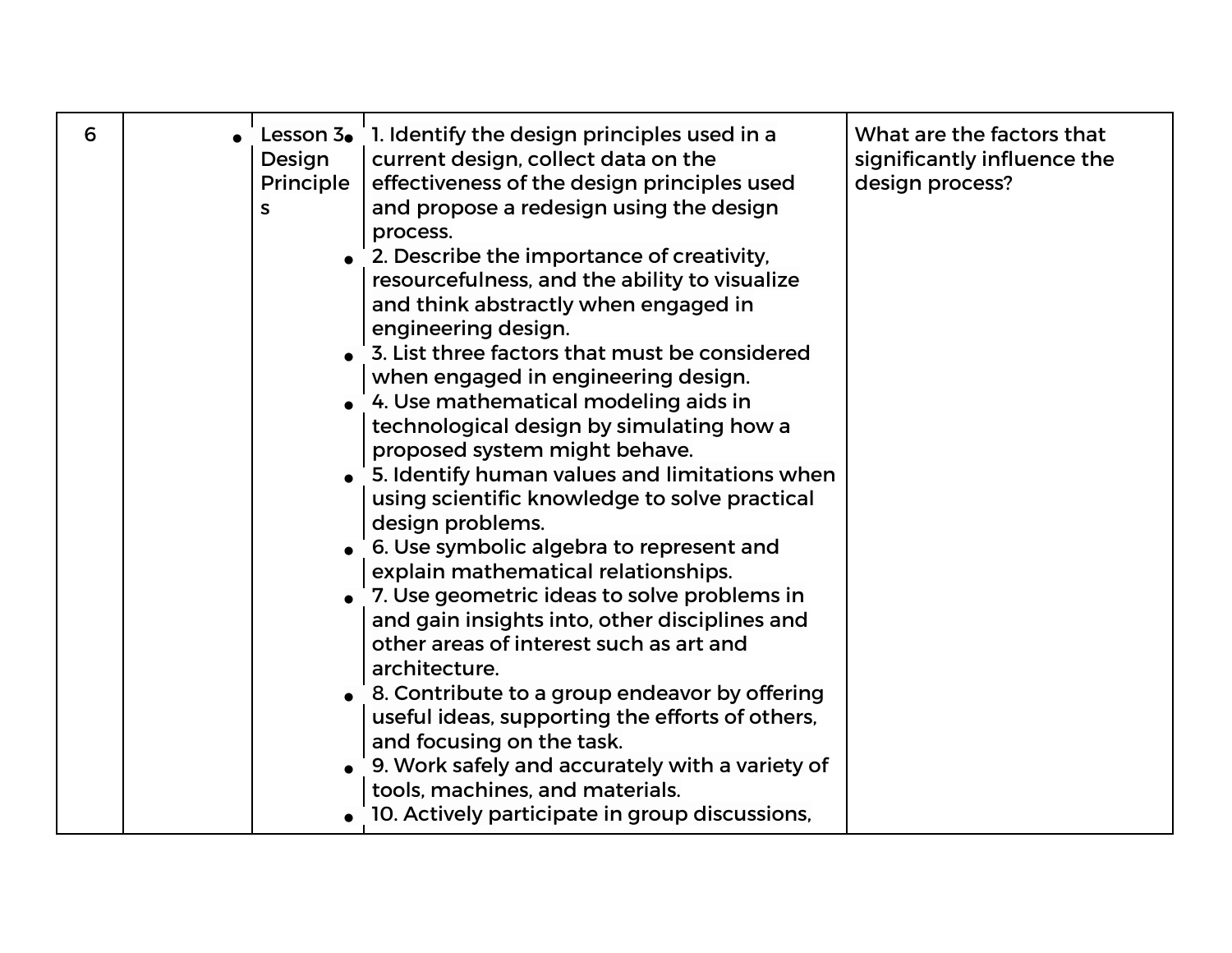|                |                                                         | ideation exercises, and debates.                                                                                                                                                                                                                                                                                                                                                                                                                                                                                                                                                                                                                                                                                                                                                                                                                          |                                                                                                                                                        |
|----------------|---------------------------------------------------------|-----------------------------------------------------------------------------------------------------------------------------------------------------------------------------------------------------------------------------------------------------------------------------------------------------------------------------------------------------------------------------------------------------------------------------------------------------------------------------------------------------------------------------------------------------------------------------------------------------------------------------------------------------------------------------------------------------------------------------------------------------------------------------------------------------------------------------------------------------------|--------------------------------------------------------------------------------------------------------------------------------------------------------|
| $\overline{2}$ | Lesson 4.<br>Criteria<br>and<br>Constrai<br>nts         | 1. Describe a design problem that does not<br>clearly define all criteria and constraints.<br>2. Describe a design where the requirements,<br>such as criteria, constraints, and efficiency,<br>compete with each other.<br>• 3. Distinguish the criteria and constraints and<br>reflect on how the criteria and constraints<br>affected their final solution<br>4. Identify pertinent information needed to<br>solve a given problem on two or more case<br>studies.<br>5. Draw reasonable conclusions about a<br>situation being modeled.<br>6. Explain how design usually requires taking<br>into account not only physical and biological<br>constraints, but also economic, political,<br>social, ethical, and aesthetic ones.<br>7. Identify human values and limitations when<br>using scientific knowledge to solve practical<br>design problems. | Why are specifying criteria and<br>identifying constrains an<br>essential to defining the<br>problem and determining the<br>most appropriate solution? |
| 5              | Lesson 5.<br>Prototyp<br>$es$ and $\bullet$<br>Modeling | 1. Demonstrate how to check or test a design<br>in order to redefine and improve the design.<br>2. Demonstrate the use of a prototype to test a<br>design concept.<br>3. Use prototypes and models to ensure<br>quality, efficiency, and productivity of their                                                                                                                                                                                                                                                                                                                                                                                                                                                                                                                                                                                            | How are conceptual,<br>mathematical and physical<br>models used to evaluate a<br>design solution during the<br>engineering design process?             |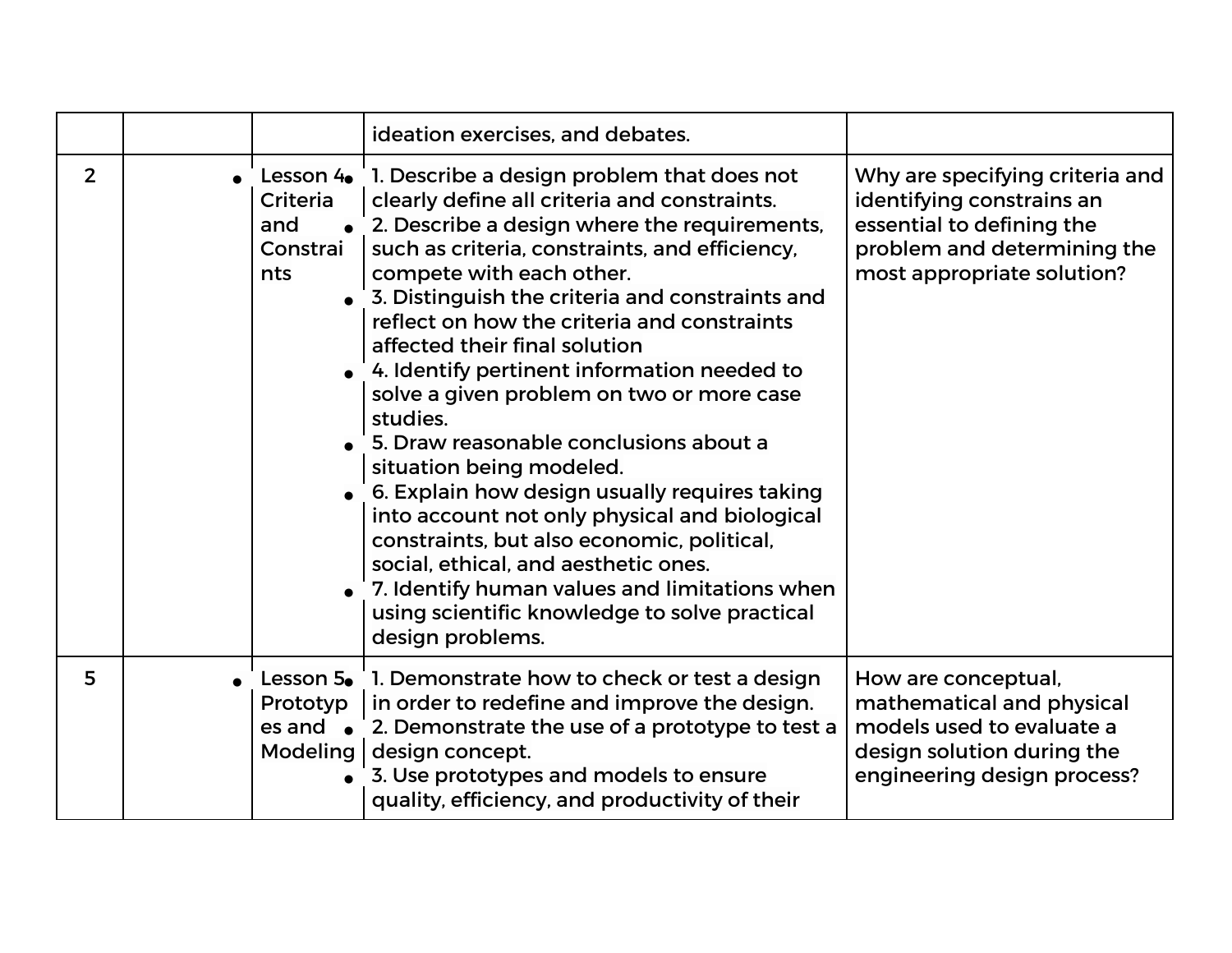|   | $\bullet$                                                     | final product.<br>4. Demonstrate how mathematical modeling<br>aids are used when simulating how a<br>proposed system might behave.<br>• 5. Use symbolic algebra to represent and<br>explain mathematical relationships.<br>6. Analyze the cross sections of three-<br>dimensional objects and spaces from different<br>perspectives.<br>7. Use geometric ideas to solve problems in,<br>and gain insights into, other disciplines and<br>other areas of interest such as art and<br>architecture.                                                                                                |                                                                                                                                           |
|---|---------------------------------------------------------------|--------------------------------------------------------------------------------------------------------------------------------------------------------------------------------------------------------------------------------------------------------------------------------------------------------------------------------------------------------------------------------------------------------------------------------------------------------------------------------------------------------------------------------------------------------------------------------------------------|-------------------------------------------------------------------------------------------------------------------------------------------|
| 6 | Applying<br>the<br>Design<br><b>Process</b><br>and<br>ntation | Lesson 6. 1. Communicate their observation, processes,<br>and results of the entire design process and<br>the final solutions, using appropriate verbal,<br>graphic, quantitative, virtual, and written<br>means, in addition to three dimensional<br>models.<br>Docume. 2. Present their completion of the design<br>process through a presentation with two<br>target audiences, using appropriate oral and<br>written techniques.<br>3. Analyze the cross sections of three<br>dimensional object and spaces from different<br>perspectives.<br>4. Draw and construct representations of two- | How is the documentation of<br>the engineering design<br>process essential to<br>communicating the solution<br>to your intended audience? |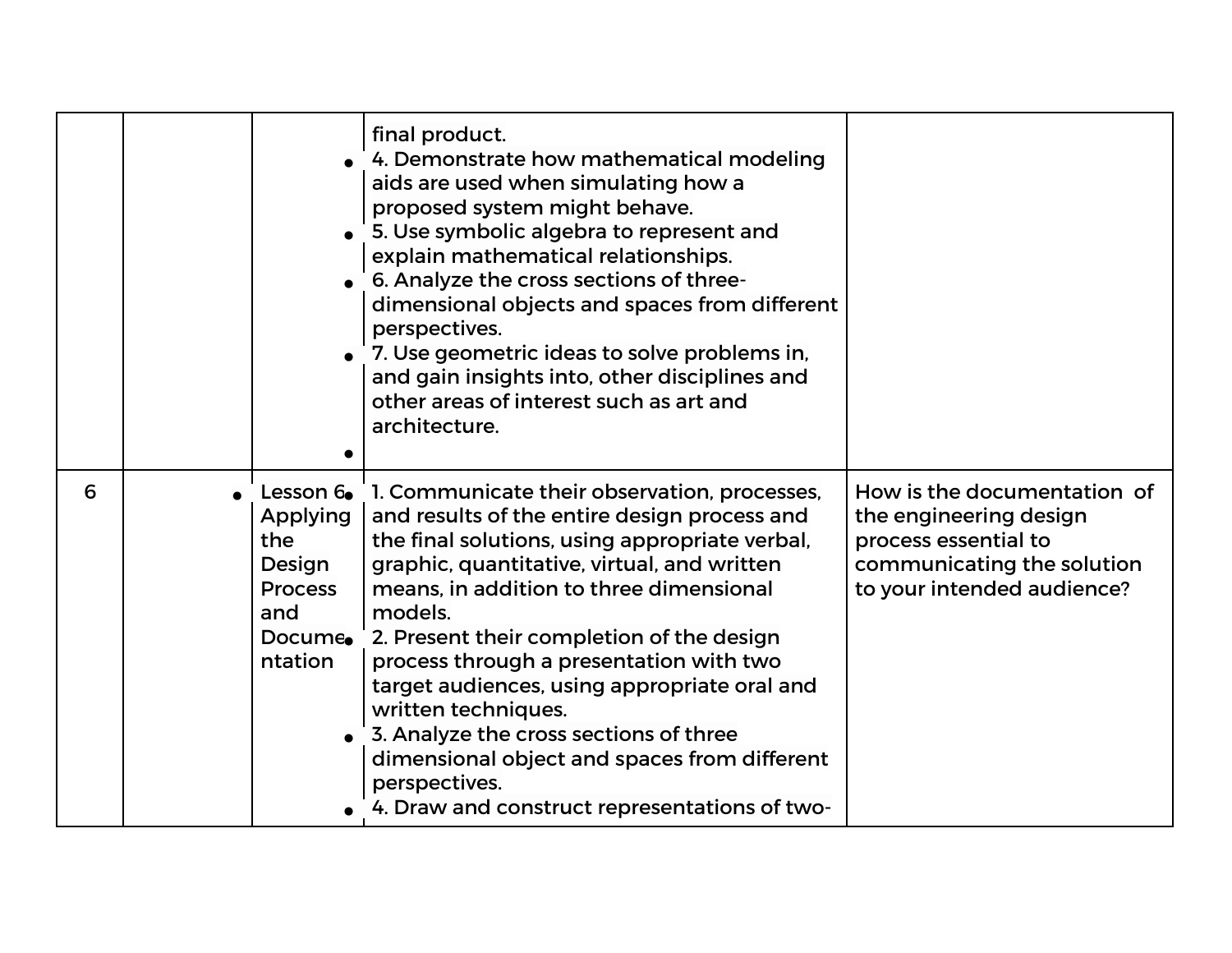|   |                                  |                                      | and three-dimensional geometric objects<br>using a variety of tools.                                                                                                                                                                                                                                                                                                                                                                                                                                                                                                                                                                                                                                                                                                                                                                                                                                                                                                                                                                                                                |                                                                                                                        |
|---|----------------------------------|--------------------------------------|-------------------------------------------------------------------------------------------------------------------------------------------------------------------------------------------------------------------------------------------------------------------------------------------------------------------------------------------------------------------------------------------------------------------------------------------------------------------------------------------------------------------------------------------------------------------------------------------------------------------------------------------------------------------------------------------------------------------------------------------------------------------------------------------------------------------------------------------------------------------------------------------------------------------------------------------------------------------------------------------------------------------------------------------------------------------------------------|------------------------------------------------------------------------------------------------------------------------|
| 6 | Unit 3-The.<br>Designed<br>World | Lesson •<br>1:Energy<br>and<br>Power | 1. Identify technology and processes designed<br>for specific functions of a given system.<br>2. Explain that scientific laws, engineering<br>principles, properties of materials, and<br>constructions techniques must be taken into<br>account in designing engineering solutions to<br>problems.<br>3. Categorize examples of energy given by the<br>teacher as one of the major forms; thermal,<br>radiant, electrical, mechanical, chemical, and<br>nuclear.<br>4. Trace the conversion of energy from one<br>form to another within an electronic device.<br>5. Describe how energy is conserved within an<br>electronic device.<br>6. Diagram how a power plant converts<br>energy from one form to another while<br>conserving energy.<br>7. Explain that the Earth has many natural<br>resources of great importance to human life.<br>8. Make decisions about units and scales that<br>are appropriate for problem situations<br>involving measurement.<br>9. Describe a power system, such as a car, and<br>identify the source of energy, the process, and<br>the load. | How has the advancement in<br>the processing and controlling<br>of energy influenced the<br>development of technology? |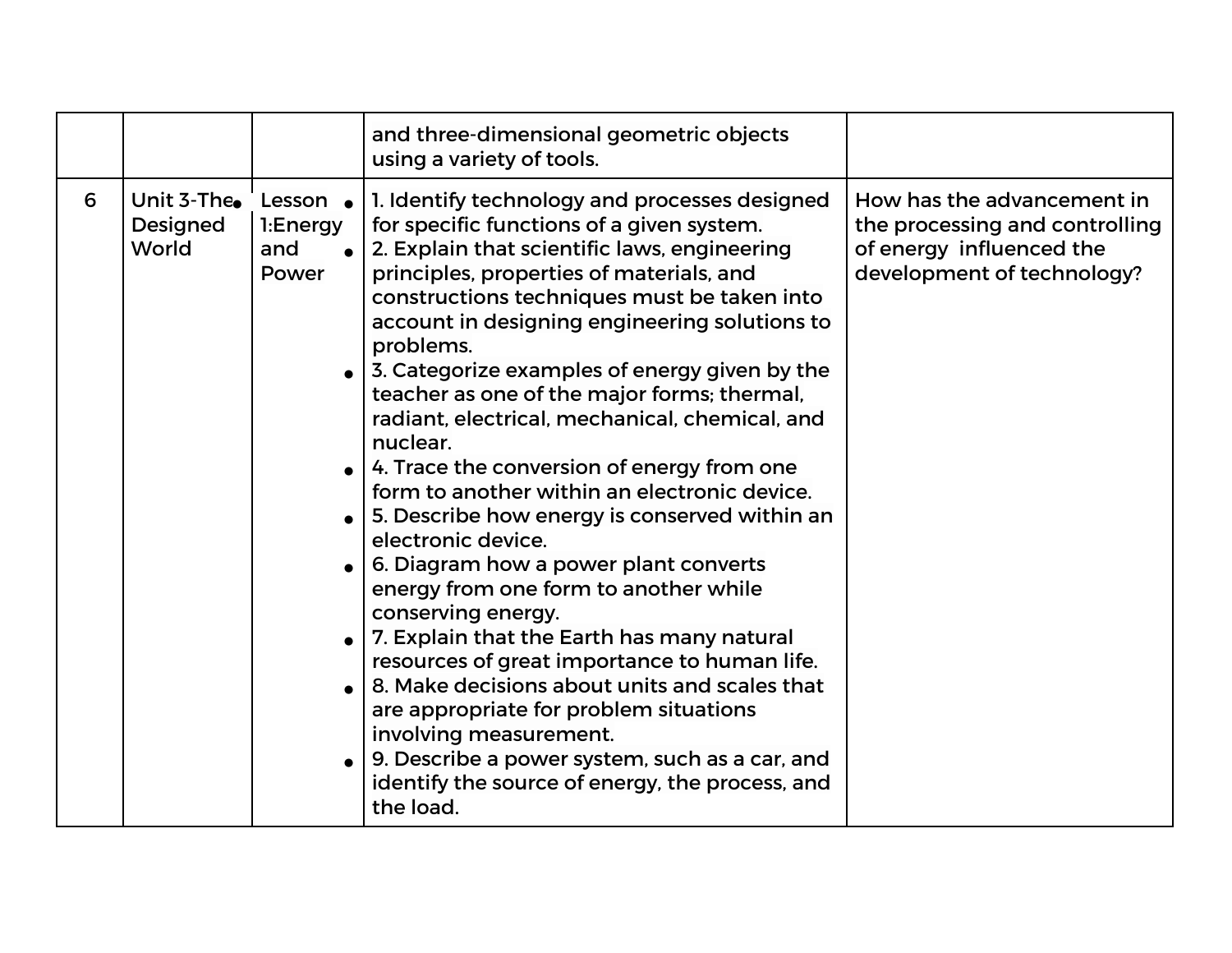|   |                                             | 10. Contribute to a group endeavor by offering<br>useful ideas, supporting the efforts of others,<br>and focusing on the task.<br>11. Work safely and accurately with a variety of<br>tools, machines, and materials.<br>12. Actively participate in group discussions,<br>ideation exercises, and debates.                                                                                                                                                                                                                                                                                                                                                                                                                                                                                                                                                                                                                                           |                                                                                                                                            |
|---|---------------------------------------------|-------------------------------------------------------------------------------------------------------------------------------------------------------------------------------------------------------------------------------------------------------------------------------------------------------------------------------------------------------------------------------------------------------------------------------------------------------------------------------------------------------------------------------------------------------------------------------------------------------------------------------------------------------------------------------------------------------------------------------------------------------------------------------------------------------------------------------------------------------------------------------------------------------------------------------------------------------|--------------------------------------------------------------------------------------------------------------------------------------------|
| 6 | Lesson 2:<br>Manufac<br>turing<br>$\bullet$ | 1. Classify materials as natural, synthetic, or<br>mixed based on the mechanical, thermal, and<br>electrical properties of the material.<br>2. List three products that are manufactured<br>using each of the following manufacturing<br>systems: customized production, batch<br>production, and continuous production.<br>3. Select a manufactured product and explain<br>how the interchangeability of parts increases<br>the effectiveness of manufacturing processes.<br>4. Explain that scientific laws, engineering<br>principles, properties of materials, and<br>construction techniques must be taken into<br>account in designing engineering solutions to<br>problems.<br>5. Use tables, charts, and graphs in making<br>arguments and claims in oral, written, and<br>visual presentations.<br>6. Make decisions about units and scales that<br>are appropriate for problem situations.<br>7. Contribute to a group endeavor by offering | How are the qualities of<br>materials evaluated?<br>Why is it important to select<br>appropriate materials when<br>manufacturing products? |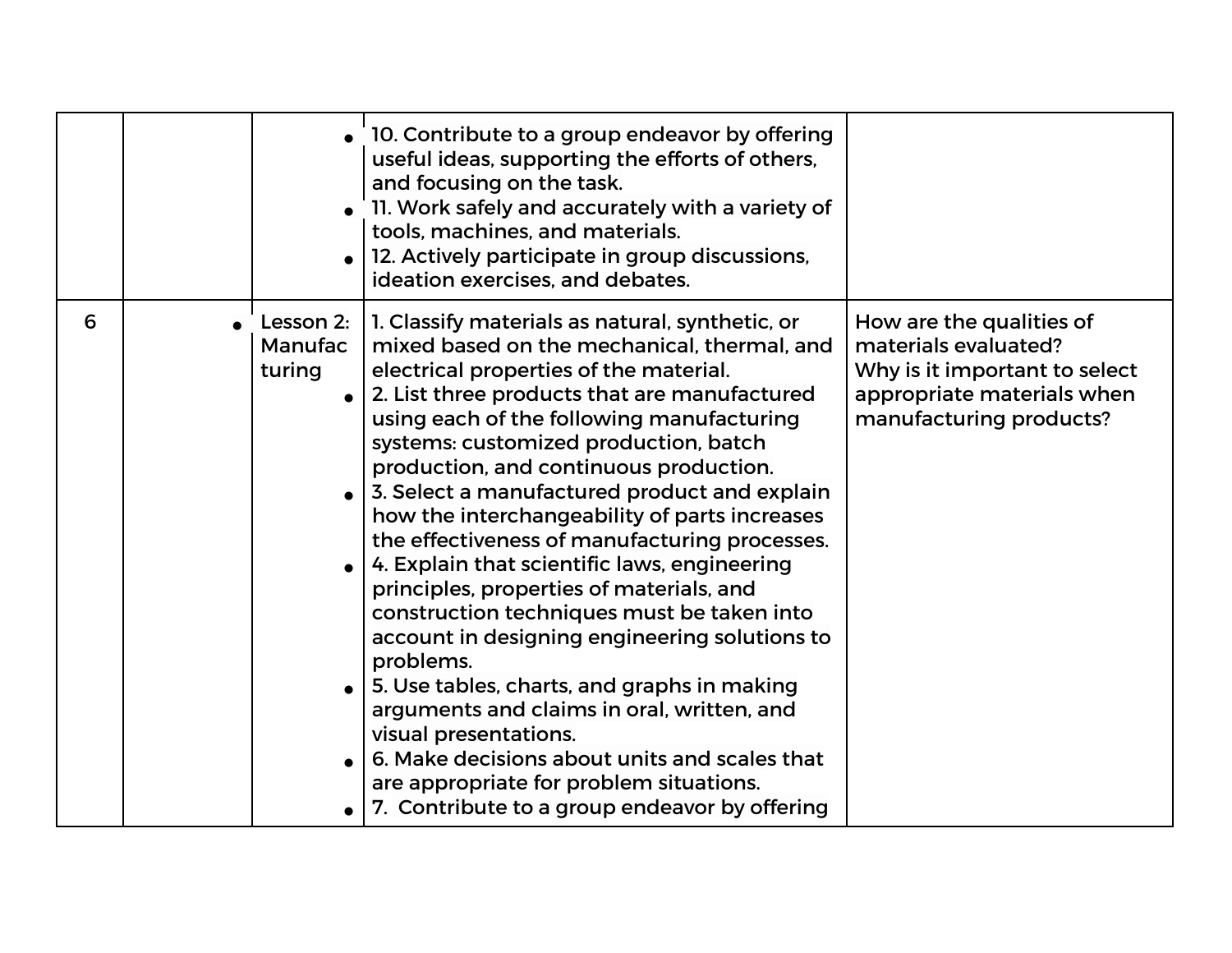|   |                               | useful ideas, supporting the efforts of others,<br>and focusing on the task.<br>8. Work safely and accurately with a variety of<br>tools, machines, and materials.<br>9. Actively participate in group discussions,<br>ideation exercises, and debates.                                                                                                                                                                                                                                                                                                                                                                                                                                                                                                                                                                                                                                                                                   |                                                                                             |
|---|-------------------------------|-------------------------------------------------------------------------------------------------------------------------------------------------------------------------------------------------------------------------------------------------------------------------------------------------------------------------------------------------------------------------------------------------------------------------------------------------------------------------------------------------------------------------------------------------------------------------------------------------------------------------------------------------------------------------------------------------------------------------------------------------------------------------------------------------------------------------------------------------------------------------------------------------------------------------------------------|---------------------------------------------------------------------------------------------|
| 5 | Lesson 3:<br>Construc<br>tion | 1. Identify the appropriate assembly<br>procedures to create a structure based on the<br>supplied resources, the given budget of the<br>project, and the skills of the workers.<br>2. Make decisions about units and scales that<br>are appropriate for problem situations.<br>3. Explain that scientific laws, engineering<br>principles, properties of materials, and<br>construction techniques must be taken into<br>account in designing engineering solutions to<br>problems.<br>4. Identify the components of the<br>infrastructure that assist in the function of the<br>school within the student's local community.<br>5. Contribute to a group endeavor by offering<br>useful ideas, supporting the efforts of others,<br>and focusing on the task.<br>6. Work safely and accurately with a variety of<br>tools, machines, and materials.<br>7. Actively participate in group discussions,<br>ideation exercises, and debates. | What is infrastructure?<br>How is construction used to<br>meet the needs of a<br>community? |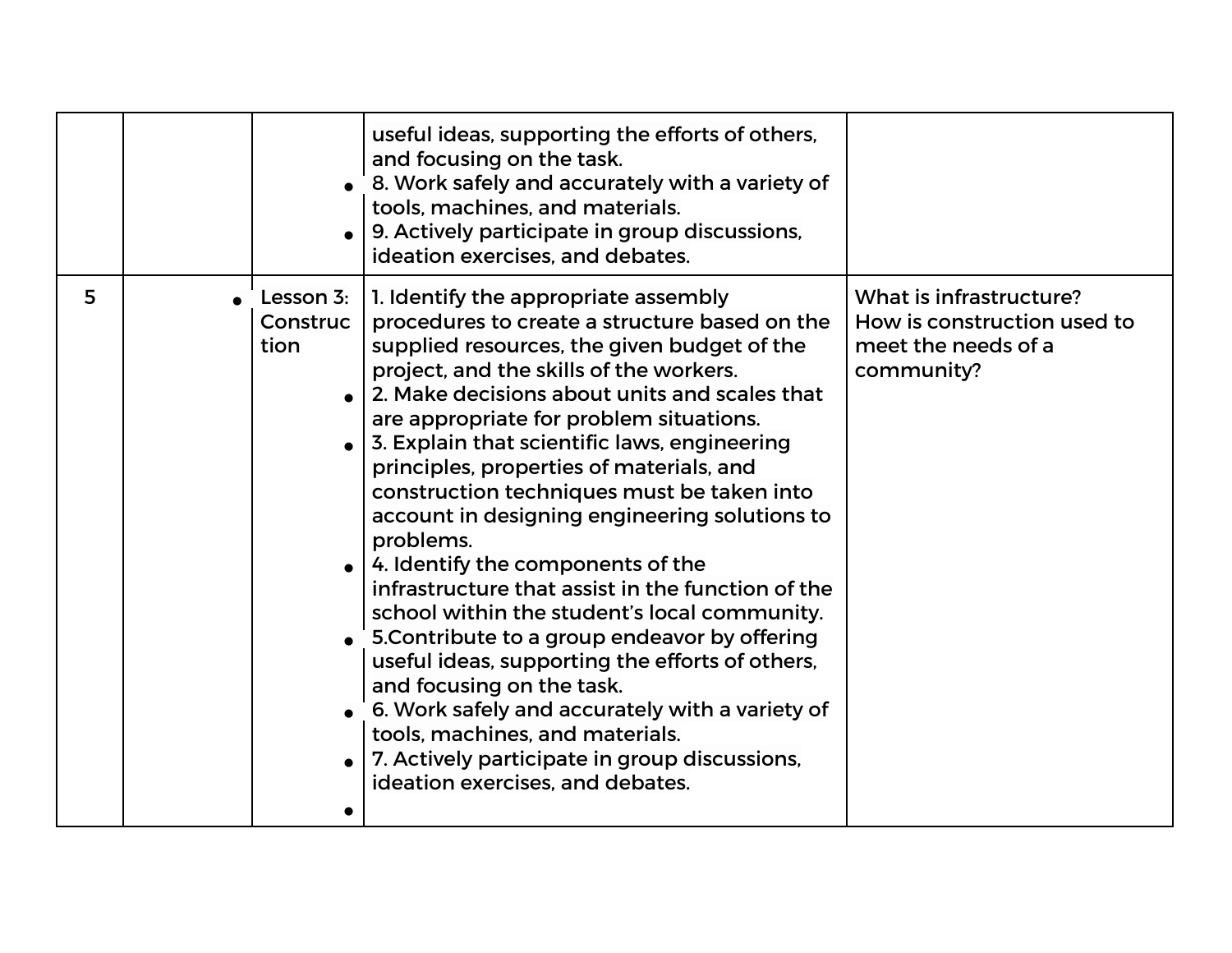| 4              | Lesson 4<br>Informati<br>on and<br>Commu.<br>nication | 1. Identify the inputs, processes, and outputs<br>associated with a given information and<br>communication system.<br>2. Identify examples of how information and<br>communication systems allow information to<br>be transferred from human to human, human<br>to machine, machine to human, and machine<br>to machine.<br>3. Demonstrate the use of an information and<br>communication system to inform, persuade,<br>entertain, control, manage, or educate.<br>4. Identify the function of the source, encoder,<br>transmitter, receiver, decoder, storage,<br>retrieval, and destination from information<br>and communication systems.<br>5. Demonstrate the use of visual, auditory, and<br>tactile stimuli to communicate using symbols,<br>measurement, conventions, icons, graphic<br>images, and language.<br>6. Contribute to a group endeavor by offering<br>useful ideas, supporting the efforts of others,<br>and focusing on the task.<br>7. Work safely and accurately with a variety of<br>tools, machines, and materials.<br>8. Actively participate in group discussions,<br>ideation exercises, and debates. | How has information and<br>communications systems<br>impacted the quality of our<br>life and changed business and<br>industry? |
|----------------|-------------------------------------------------------|------------------------------------------------------------------------------------------------------------------------------------------------------------------------------------------------------------------------------------------------------------------------------------------------------------------------------------------------------------------------------------------------------------------------------------------------------------------------------------------------------------------------------------------------------------------------------------------------------------------------------------------------------------------------------------------------------------------------------------------------------------------------------------------------------------------------------------------------------------------------------------------------------------------------------------------------------------------------------------------------------------------------------------------------------------------------------------------------------------------------------------|--------------------------------------------------------------------------------------------------------------------------------|
| $\overline{7}$ |                                                       | Lesson $5\bullet$   1. Identify, for a specific food, fiber, fuel,                                                                                                                                                                                                                                                                                                                                                                                                                                                                                                                                                                                                                                                                                                                                                                                                                                                                                                                                                                                                                                                                 | How does transportation play                                                                                                   |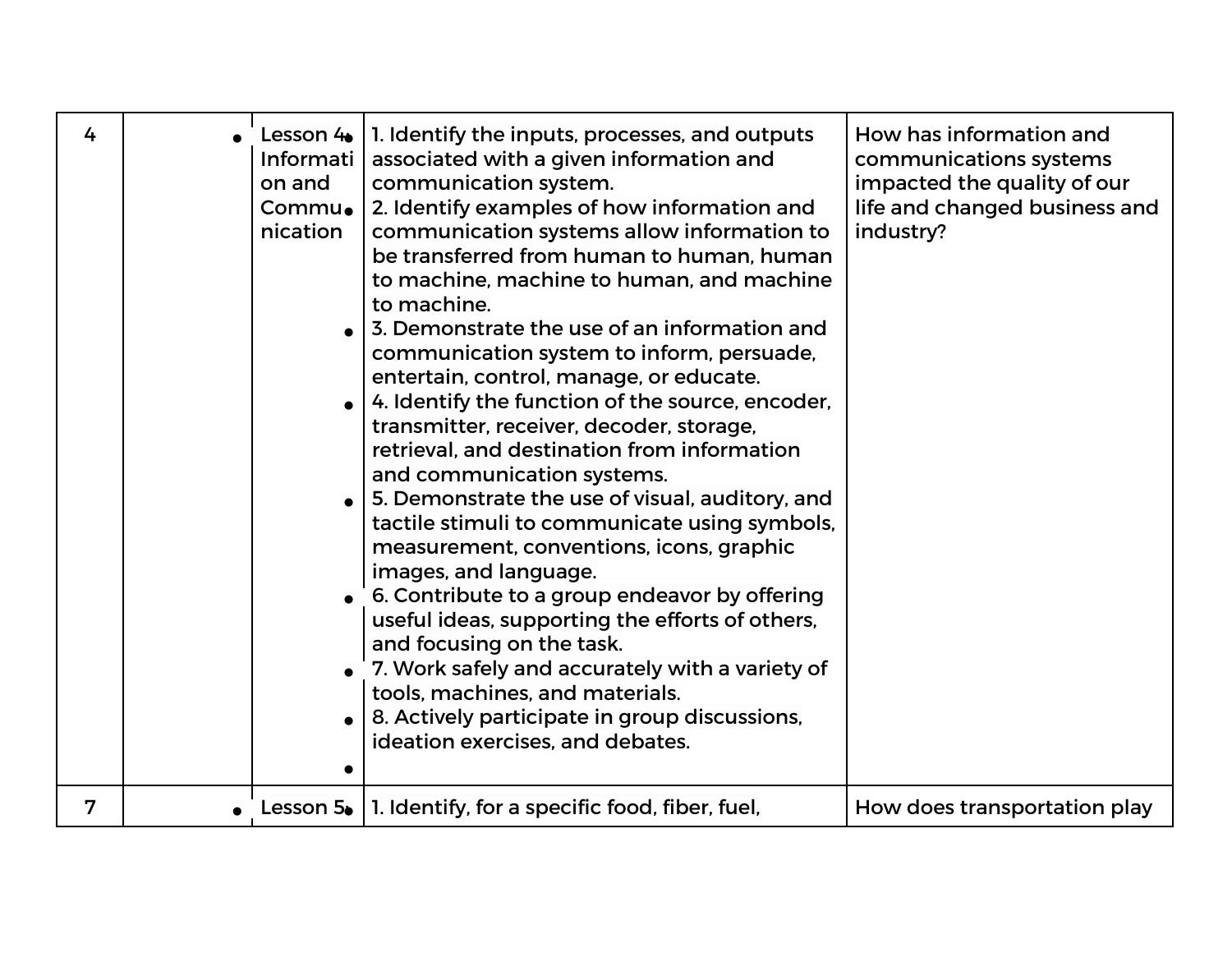| <b>Agricultu</b><br>re and<br>Transpor<br>tation | chemical, or other agriculture product, the<br>systems, individuals, corporations, financial<br>institutions, and government used to produce<br>and regulate the specific product.<br>2. List three fresh resources that are readily<br>renewable, three that are renewable only at<br>great cost, and three that are not renewable<br>at all.                                                                                                                                                                                                                                                                                                                                                                                                                                                                                                                                                    | a vital role in the production,<br>processing, and distribution of<br>food, fiber, fuel, chemicals, and<br>other useful products? |
|--------------------------------------------------|---------------------------------------------------------------------------------------------------------------------------------------------------------------------------------------------------------------------------------------------------------------------------------------------------------------------------------------------------------------------------------------------------------------------------------------------------------------------------------------------------------------------------------------------------------------------------------------------------------------------------------------------------------------------------------------------------------------------------------------------------------------------------------------------------------------------------------------------------------------------------------------------------|-----------------------------------------------------------------------------------------------------------------------------------|
|                                                  | 3. Use tables, charts, and graphs in making<br>arguments and claims in oral, written, and<br>visual presentations.<br>4. Identify the transportation utilized within a<br>given system such as manufacturing,<br>construction, communication, health and<br>safety, or agriculture.<br>5. Describe the advantages and disadvantages<br>to consider when selecting fuels to be used in<br>a transportation system.<br>6. Explain that scientific laws, engineering<br>principles, properties of materials, and<br>construction techniques must be taken into<br>account in designing engineering solutions to<br>problems.<br>7. Contribute to a group endeavor by offering<br>useful ideas, supporting the efforts of others,<br>and focusing on the task.<br>8. Work safely and accurately with a variety of<br>tools, machines, and materials.<br>9. Actively participate in group discussions, |                                                                                                                                   |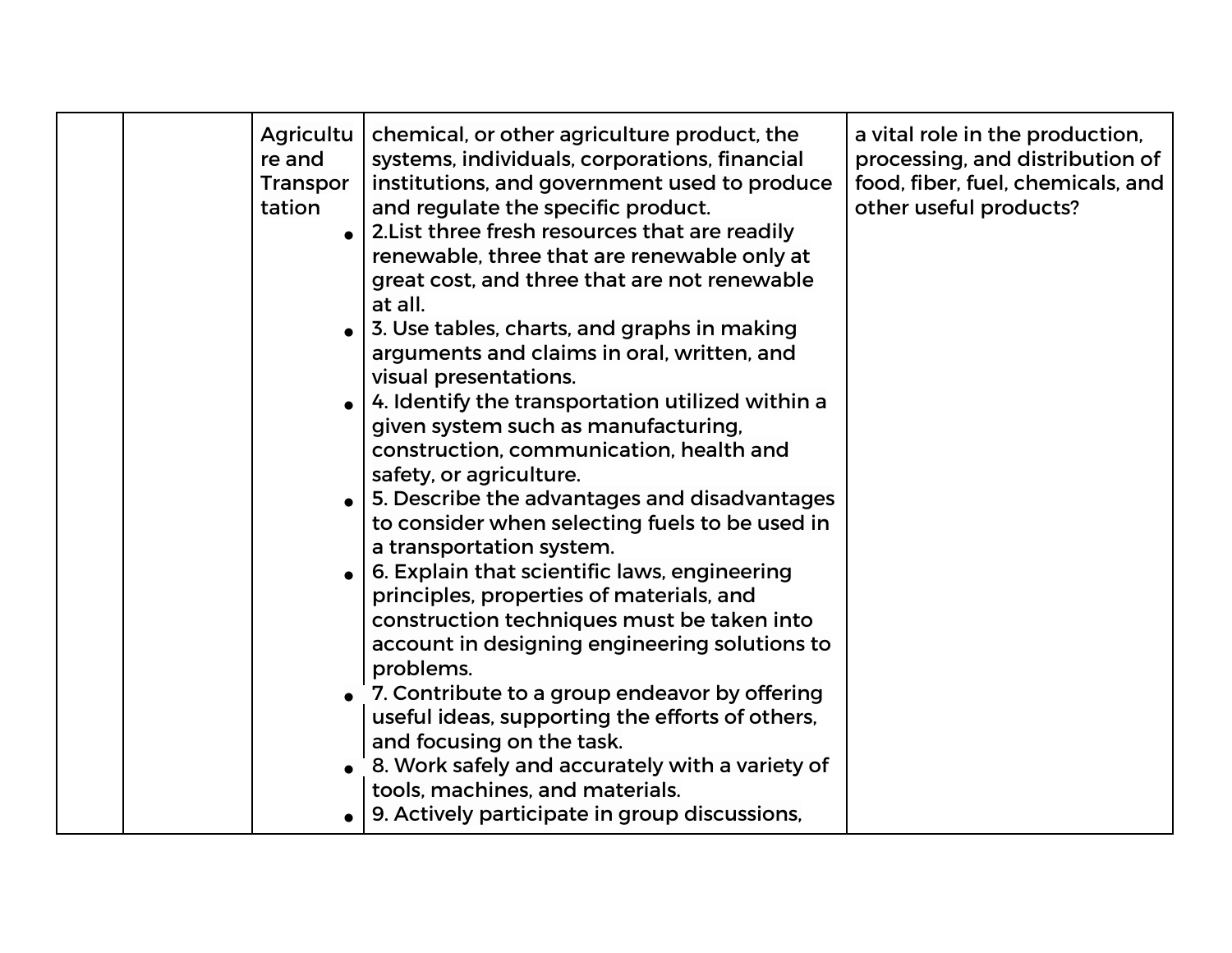|                  |                                         |                               | ideation exercises, and debates.                                                                                                                                                                                                                                                                                                                                                                                                                                                                                                                                                                                                                                                                                                                                                                                                                                                                                        |                                                                                                                                                                                                                                                                                  |
|------------------|-----------------------------------------|-------------------------------|-------------------------------------------------------------------------------------------------------------------------------------------------------------------------------------------------------------------------------------------------------------------------------------------------------------------------------------------------------------------------------------------------------------------------------------------------------------------------------------------------------------------------------------------------------------------------------------------------------------------------------------------------------------------------------------------------------------------------------------------------------------------------------------------------------------------------------------------------------------------------------------------------------------------------|----------------------------------------------------------------------------------------------------------------------------------------------------------------------------------------------------------------------------------------------------------------------------------|
| $2 \overline{ }$ |                                         | Lesson 6:<br>Telemedi<br>cine | 1. Identify the medicine, telecommunications,<br>virtual presence, computer engineering,<br>informatics, artificial intelligence, robotics,<br>materials science, and perceptual psychology<br>that integrate to complete the problem<br>solution to a given case study scenario.<br>2. Provide examples of new medical<br>techniques and efficient healthcare delivery<br>systems that allow human beings a better<br>chance of staying healthy.<br>3. Analyze the dietary and sanitation needs of<br>an area that has just experienced a natural<br>disaster such as an earthquake, tsunami, or<br>flood.<br>4. Contribute to a group endeavor by offering<br>useful ideas, supporting the efforts of others,<br>and focusing on the task.<br>5. Work safely and accurately with a variety of<br>tools, machines, and materials.<br>6. Actively participate in group discussions,<br>ideation exercises, and debates. | How is the convergence of<br>technological advances such<br>as medicine.<br>telecommunications, virtual<br>presence, computer<br>engineering, informatics,<br>artificial intelligence, robotics,<br>material science, and<br>perceptual psychology<br>reflected in telemedicine? |
| 8                | Unit 4-<br><b>Systems</b><br>Engineerin | Lesson 1:<br>Core<br>Technolo | 1. Explain that systems, which are the building<br>blocks of technology, are embedded within<br>larger technological, social, and                                                                                                                                                                                                                                                                                                                                                                                                                                                                                                                                                                                                                                                                                                                                                                                       | What are the 9 core<br>technologies?                                                                                                                                                                                                                                             |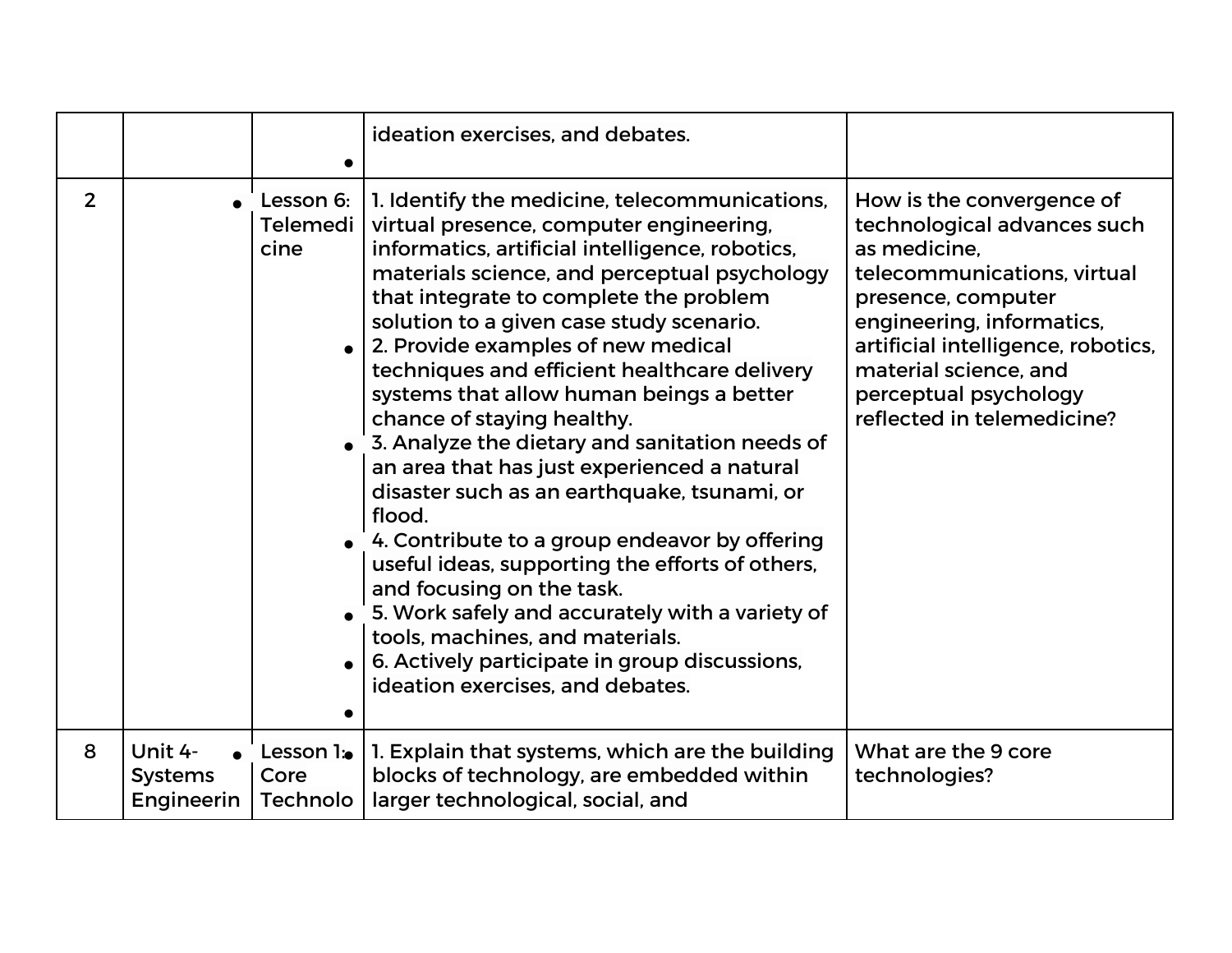|                | g and<br><b>Technolog</b><br>y | gies      | environmental systems.<br>2. Use systems in the design and development<br>of technology.<br>3. Differentiate between larger technological,<br>social, or environmental systems from smaller<br>components and subsystems.<br>4. Identify the various systems embedded<br>within the larger system (technological, social,<br>or environmental), using the language of the<br>core technologies.<br>5. Calculate algebraic equations representing<br>scientific principles related to a design<br>challenge to refine a solution to the problem.                                                                                                           |                                                       |
|----------------|--------------------------------|-----------|-----------------------------------------------------------------------------------------------------------------------------------------------------------------------------------------------------------------------------------------------------------------------------------------------------------------------------------------------------------------------------------------------------------------------------------------------------------------------------------------------------------------------------------------------------------------------------------------------------------------------------------------------------------|-------------------------------------------------------|
| $\overline{2}$ |                                | s Model • | Lesson $\bullet$ 1. Operate systems so that they function in the<br>2. System   way they were designed.<br>2. Identify the safe procedures and directions<br>so a new user can recognize the input,<br>process, output, and feedback components of<br>a system as well as how to operate it.<br>3. Explain that system, which are the building<br>blocks of technology, are embedded within<br>larger technological social, and environmental<br>systems.<br>4. Use systems in the design and development<br>of technology<br>5. Differentiate between larger technological,<br>social, or environmental systems and smaller<br>components and subsystems | What are the parts of the<br>universal systems model? |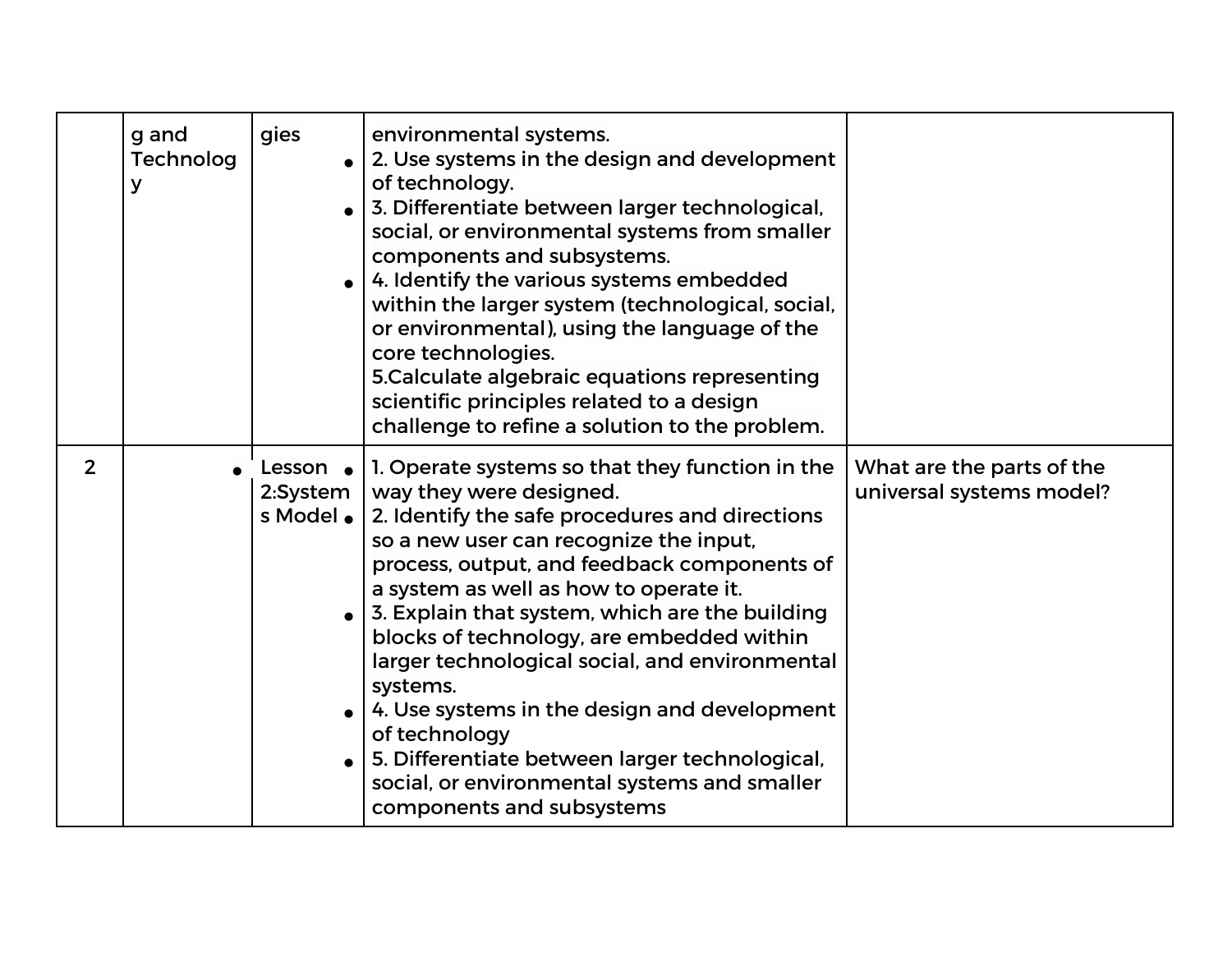|                |                            | 6. Identify the various systems embedded<br>within a larger system (technological, social,<br>or environmental), using the language of the<br>core technologies (input, process, output,<br>feedback).<br>7. Design a troubleshooting diagram and<br>manual for another user to maintain the safe<br>and proper operation of a system or product.                                                                                                                                                                                                                                                                  |                                                                                                     |
|----------------|----------------------------|--------------------------------------------------------------------------------------------------------------------------------------------------------------------------------------------------------------------------------------------------------------------------------------------------------------------------------------------------------------------------------------------------------------------------------------------------------------------------------------------------------------------------------------------------------------------------------------------------------------------|-----------------------------------------------------------------------------------------------------|
| $\overline{3}$ | Reverse<br>Engineer<br>ing | Lesson $3\bullet$   1. Differentiate between larger technological,<br>social, or environmental systems and smaller<br>components and subsystems.<br>2. Explain that systems fail because they have<br>faulty or poorly matched parts, are used in<br>ways that exceed what was intended by the<br>design, or were poorly designed to begin with.<br>3. Identify an opportunity for redesign of a<br>product and choose to reverse engineer the<br>design flaw.<br>4. Define a system by identifying its<br>subsystems, their relationship to other<br>systems, and the intended input and output<br>of the system. | How do companies use<br>reverse engineering to develop<br>and improve products?                     |
| 5              | <b>Troubles</b><br>hooting | Lesson $4\bullet$ 1. Use tools, materials, machines, and<br>knowledge to repair a system or product that<br>is malfunctioning.<br>2. Explain that systems fail because they have<br>faulty or poorly matched parts, are used in                                                                                                                                                                                                                                                                                                                                                                                    | How does troubleshooting<br>allow a user to maintain<br>proper operation of a system<br>or product? |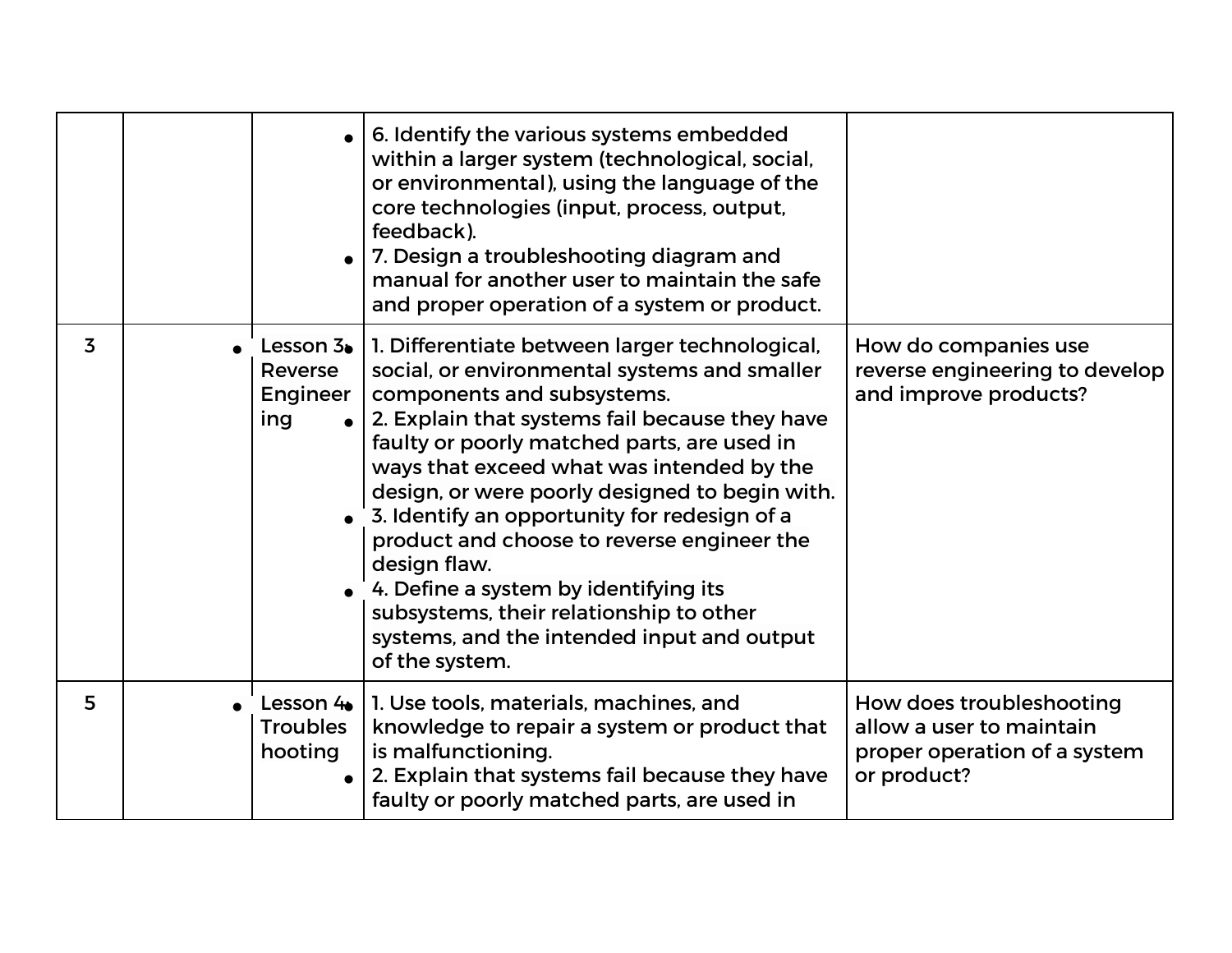|                |                                                | $\bullet$                                                                                 | ways that exceed what was intended by the<br>design, or were poorly designed to begin with.<br>3. Troubleshoot common mechanical and<br>electrical system, checking for possible causes<br>of malfunction, and decide whether to fix it or<br>get help from an expert.<br>4. Design a troubleshooting diagram and<br>manual for another user to maintain the safe<br>and proper operation of a system or product.<br>5. Trouble shoot, analyze, and maintain<br>systems to ensure safe and proper function<br>and precision,<br>6. Explain the most common ways to prevent<br>failure are: pretesting of parts and procedures,<br>overdesign, and redundancy.<br>7. Follow instructions in manuals or seek help<br>from an experienced user to learn how to<br>operate new mechanical or electrical devices.<br>8. Diagnose a system that is malfunctioning<br>and distinguish tools, materials, machines,<br>and knowledge to repair it. |                                                                                                               |
|----------------|------------------------------------------------|-------------------------------------------------------------------------------------------|-------------------------------------------------------------------------------------------------------------------------------------------------------------------------------------------------------------------------------------------------------------------------------------------------------------------------------------------------------------------------------------------------------------------------------------------------------------------------------------------------------------------------------------------------------------------------------------------------------------------------------------------------------------------------------------------------------------------------------------------------------------------------------------------------------------------------------------------------------------------------------------------------------------------------------------------|---------------------------------------------------------------------------------------------------------------|
| $\overline{2}$ | Unit 5-<br>Lunar<br>Plant<br>Growth<br>Chamber | Lesson 1:<br>Introduct<br>ion to<br><b>STS-118</b><br><b>Mission</b><br>and the<br>Design | 1. Explain that the design process includes<br>defining a problem, brainstorming,<br>researching and generating ideas, identifying<br>criteria and specifying constraints, exploring<br>possibilities selecting and approach,<br>developing a design proposal, making a<br>model or prototype, testing and evaluating                                                                                                                                                                                                                                                                                                                                                                                                                                                                                                                                                                                                                     | How can the Engineering<br>Design Process be used to<br>improve the Constellation<br>Programs space vehicles? |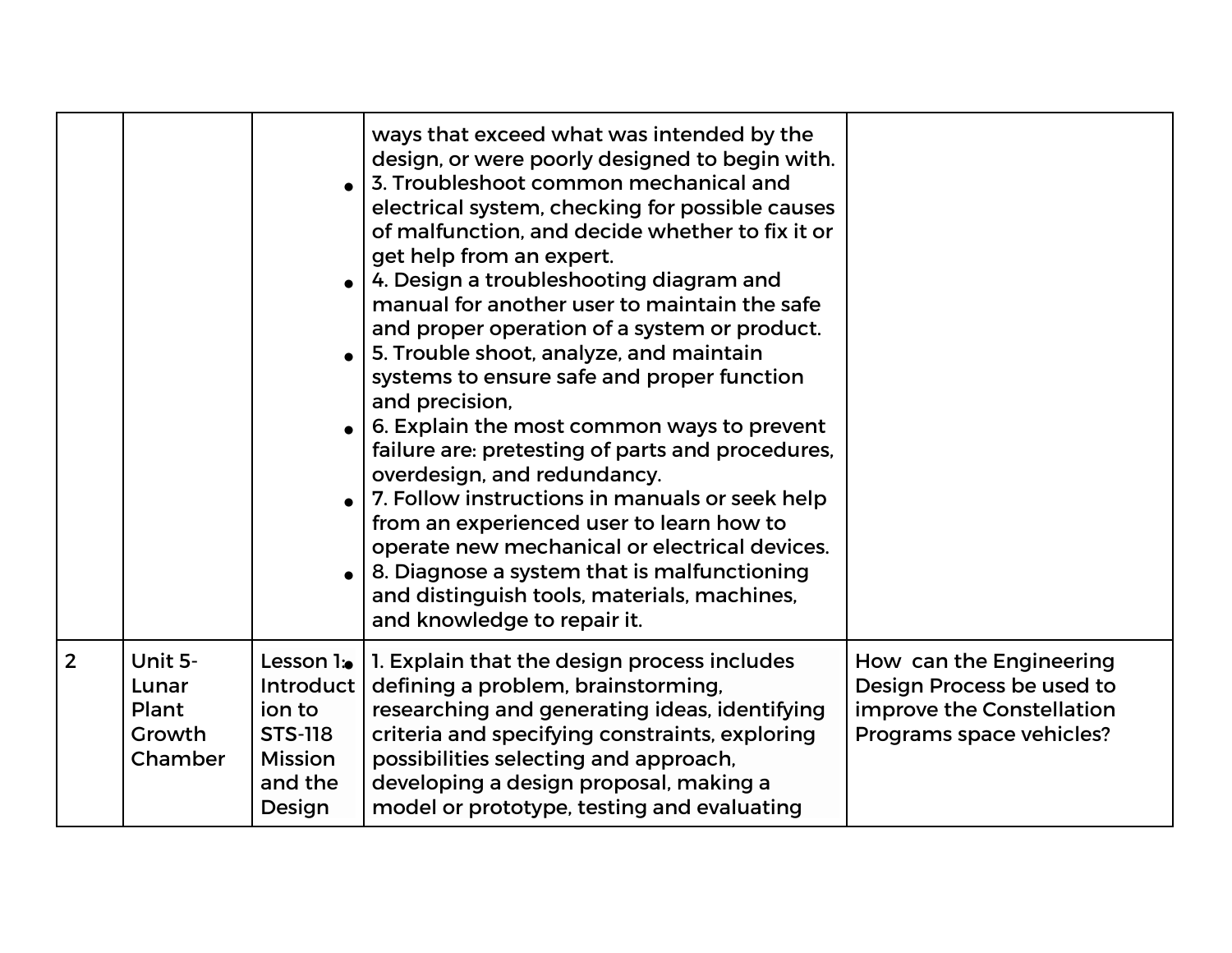|                | Challeng<br>$\mathbf e$<br>$\bullet$ | the design using specifications, refining the<br>design, creating or making it, and<br>communicating process and results.<br>2. Explain how problems are seldom<br>presented in a clearly defined form.<br>3. Explain that engineering design is<br>influenced by personal characteristics, such as<br>creativity, resourcefulness, and the ability to<br>visualize and to think abstractly.<br>4. Describe how technological problems often<br>create a demand for new scientific knowledge<br>and new technologies make it possible for<br>scientists to extend their research in new ways<br>or to undertake entirely new lines of research.<br>5. Describe how to analyze properties and<br>determine attributes of two- and three-<br>dimensional objects.<br>6. Describe how to use visualization, spatial<br>reasoning, and geometric modeling to solve<br>problems.<br>7. Contribute to a group endeavor by offering<br>useful ideas supporting the efforts of others<br>and focusing on the task.<br>8. Actively participate in group discussions,<br>exercises, and debates. |                                                                                 |
|----------------|--------------------------------------|----------------------------------------------------------------------------------------------------------------------------------------------------------------------------------------------------------------------------------------------------------------------------------------------------------------------------------------------------------------------------------------------------------------------------------------------------------------------------------------------------------------------------------------------------------------------------------------------------------------------------------------------------------------------------------------------------------------------------------------------------------------------------------------------------------------------------------------------------------------------------------------------------------------------------------------------------------------------------------------------------------------------------------------------------------------------------------------|---------------------------------------------------------------------------------|
| $\overline{2}$ | Lesson 2:<br>Choosing<br>Plant       | 1. Explain that requirements of a design, such<br>as criteria, constraints, and efficiency,<br>sometimes compete with each other                                                                                                                                                                                                                                                                                                                                                                                                                                                                                                                                                                                                                                                                                                                                                                                                                                                                                                                                                       | What means of transportation<br>are used to move people from<br>place to place? |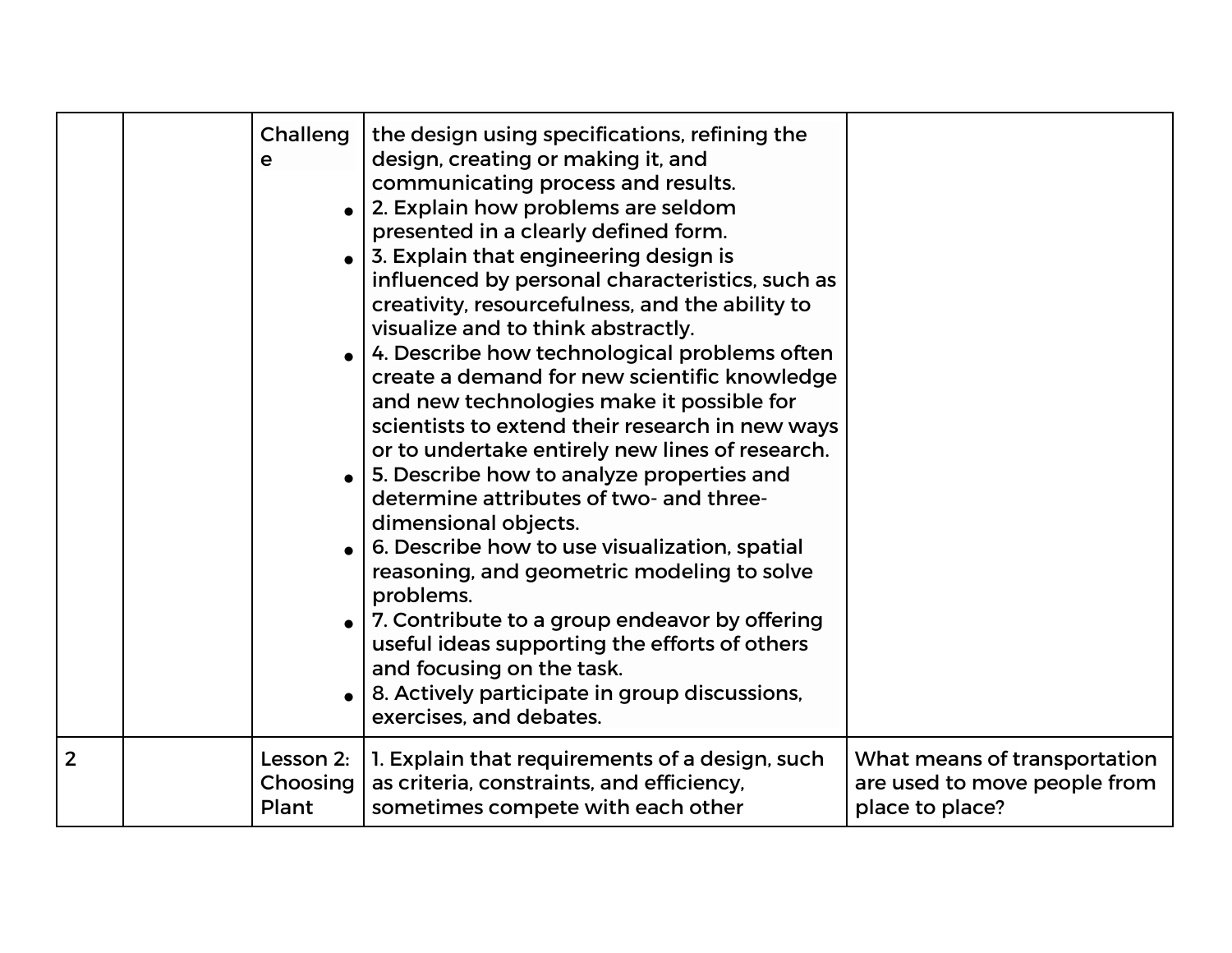|                | <b>Specie</b>                                                                         | 2. Explain that the chemical elements that<br>make up the molecules of living things pass<br>through food webs and are combined and<br>recombined in different ways. At each link in<br>a food web, some energy is stored in newly-<br>made structures, but much is dissipated into<br>the environment as heat.<br>3. Contribute to a group endeavor by offering<br>useful ideas, supporting the efforts of others,<br>and focusing on the task.<br>4. Actively participate in group discussions,<br>exercises, and debates.                                                                                                                         |                                                                                                                                      |
|----------------|---------------------------------------------------------------------------------------|------------------------------------------------------------------------------------------------------------------------------------------------------------------------------------------------------------------------------------------------------------------------------------------------------------------------------------------------------------------------------------------------------------------------------------------------------------------------------------------------------------------------------------------------------------------------------------------------------------------------------------------------------|--------------------------------------------------------------------------------------------------------------------------------------|
| $\overline{2}$ | Lesson 3:<br>Identifyi<br>ng<br>Criteria<br>and<br>Specifyin<br>g<br>Constrai<br>nts. | 1. Explain that the stability of a technological<br>system is influenced by all of the components<br>in the system, especially those in the feedback<br>loop.<br>2. Explain that requirements involve the<br>identification of the criteria and constraints of<br>a product or system and the determination of<br>how they affect the final design and<br>development.<br>3. Describe how optimization is an ongoing<br>process or methodology of designing or<br>making a product and is dependent on<br>criteria and constraints.<br>4. Describe how complex systems have many<br>layers of controls and feedback loops to<br>provide information. | How do checklists and<br>comprehensive testing<br>programs ensure the best<br>possibility of successful<br>development of a product? |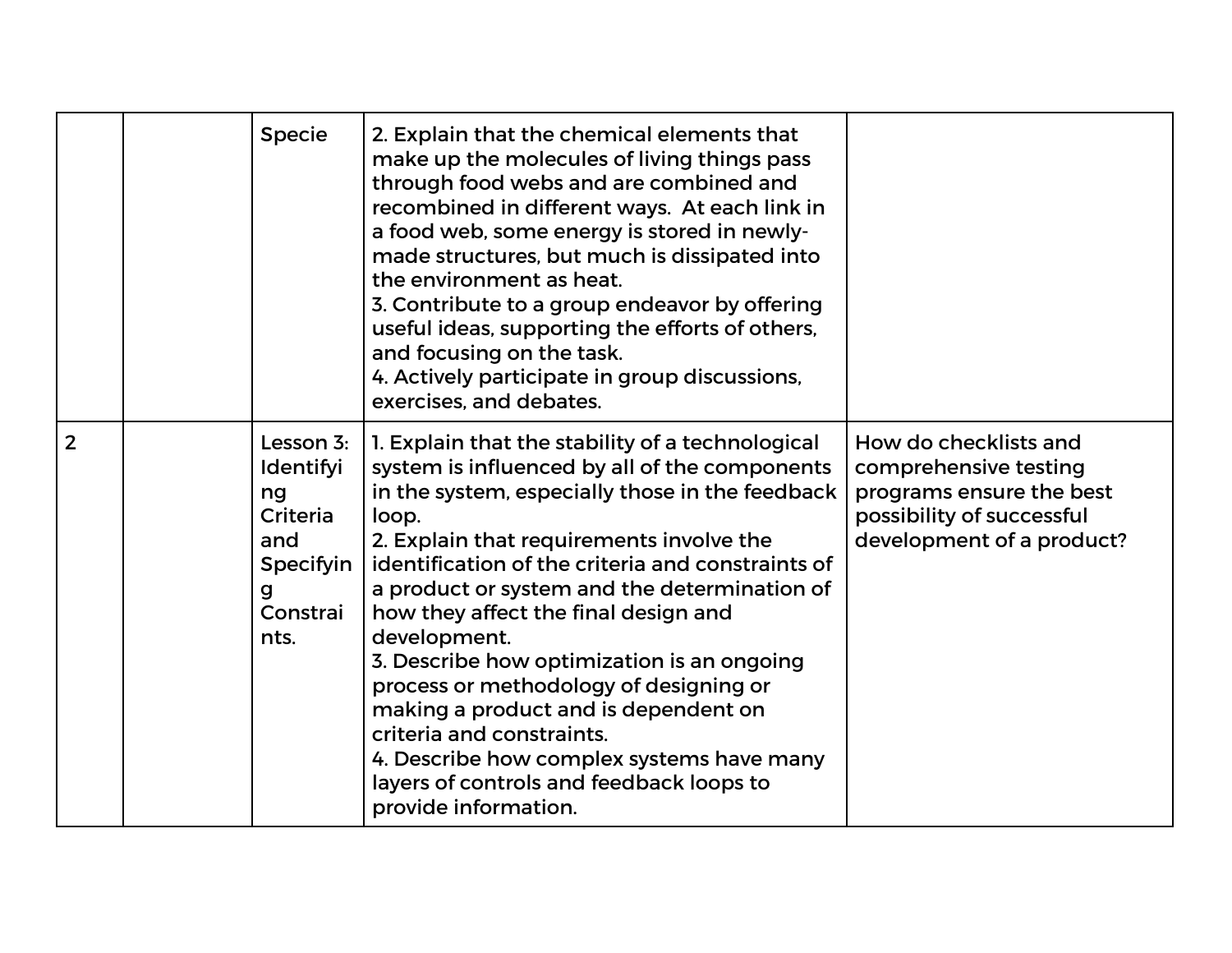|                |                                                             | 5. Identify criteria and constraints and<br>determine how these will affect the design<br>process.<br>6. Refine a design by using prototypes and<br>modeling to ensure quality, efficiency, and<br>productivity of the final product.<br>7. Explain that the more parts and<br>connections a system has, the more ways it<br>can go wrong. Complex systems usually have<br>components to detect, back up, bypass, or<br>compensate for minor failures.<br>8. Contribute to a group endeavor by offering<br>useful ideas, supporting the efforts of others,<br>and focusing on the task.<br>9. Actively participate in group discussions,<br>exercises, and debates. |                                                                                   |
|----------------|-------------------------------------------------------------|---------------------------------------------------------------------------------------------------------------------------------------------------------------------------------------------------------------------------------------------------------------------------------------------------------------------------------------------------------------------------------------------------------------------------------------------------------------------------------------------------------------------------------------------------------------------------------------------------------------------------------------------------------------------|-----------------------------------------------------------------------------------|
| $\overline{2}$ | Lesson<br>4:Designi<br>ng the<br>Plant<br>Growth<br>Chamber | 1. Explain that a design needs to be<br>continually checked and critiqued, and the<br>ideas of the design must be refined and<br>improved.<br>2. Explain that engineering design is<br>influenced by personal characteristic, such as<br>creativity, resourcefulness, and the ability to<br>visualize and to think abstractly.<br>3. Describe how to evaluate the design<br>solution using conceptual, physical, and<br>mathematical models at various intervals of<br>the design process in order to check for                                                                                                                                                     | Why is decision making<br>procedures so vital to the<br>development of a product? |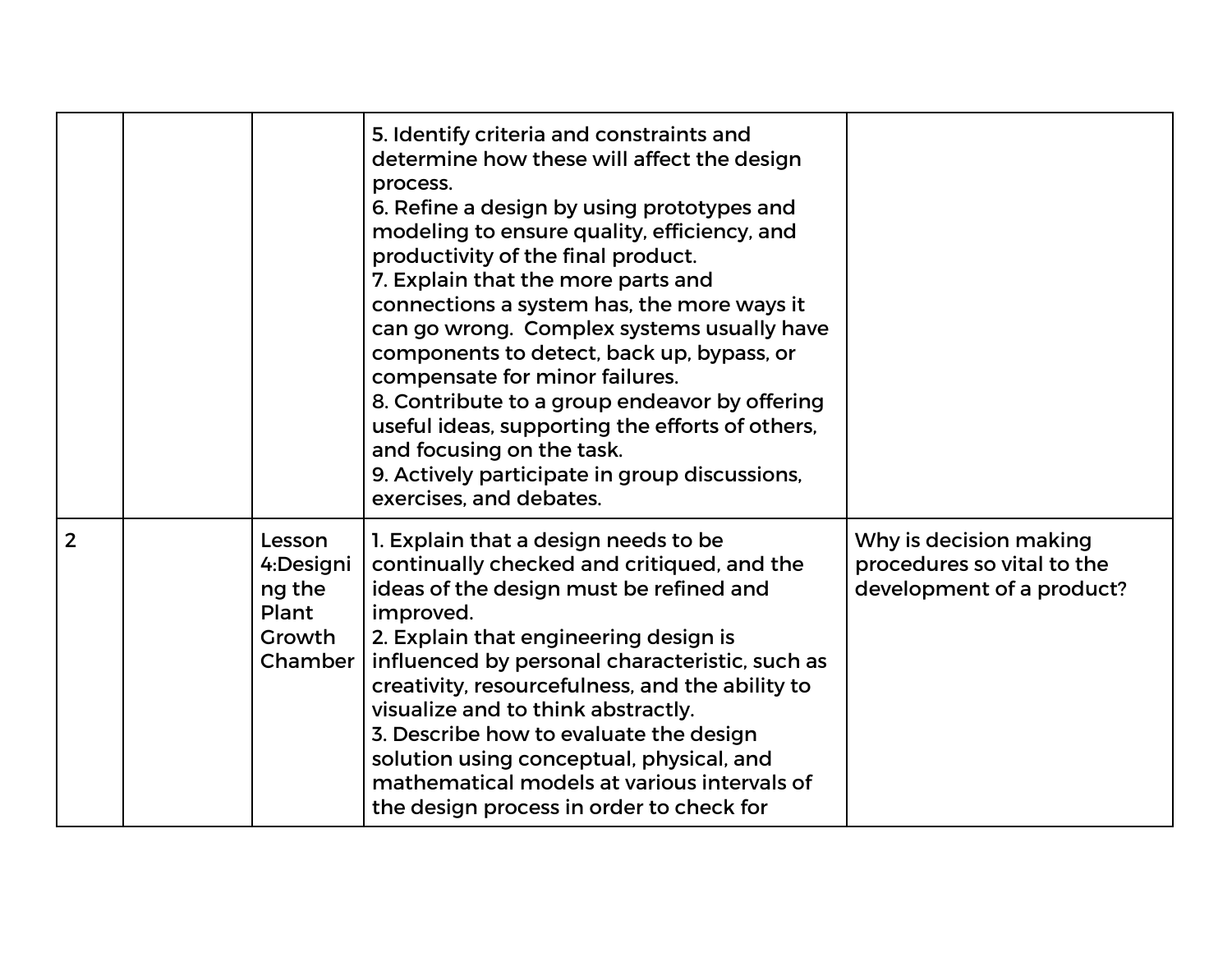|                |                                           | proper design and to note areas where<br>improvements are needed.<br>4. Explain that when designing a devise or<br>process thought should be given to how it will<br>be manufactured, operated, maintained,<br>replaced, and disposed of and who will sell,<br>operate, and take care of it. The costs<br>associated with these functions may<br>introduce yet more constraints on the design.<br>5. Explain that the more parts and<br>connections a system has, the more ways it<br>can go wrong. Complex systems usually have<br>components to detect, back up, bypass, or<br>compensate for minor failures.<br>6. Explain that to reduce the chance of system<br>failure, performance testing is often<br>conducted using small scale models,<br>computer simulations, analogous systems, or<br>just the parts of the system thought to be<br>least reliable.<br>7. Contribute to a group endeavor by offering<br>useful ideas, supporting the efforts of others,<br>and focusing on the task.<br>8. Actively participate in group discussions,<br>exercises, and debates. |                                                                                      |
|----------------|-------------------------------------------|--------------------------------------------------------------------------------------------------------------------------------------------------------------------------------------------------------------------------------------------------------------------------------------------------------------------------------------------------------------------------------------------------------------------------------------------------------------------------------------------------------------------------------------------------------------------------------------------------------------------------------------------------------------------------------------------------------------------------------------------------------------------------------------------------------------------------------------------------------------------------------------------------------------------------------------------------------------------------------------------------------------------------------------------------------------------------------|--------------------------------------------------------------------------------------|
| $\overline{2}$ | Lesson 5:<br><b>Building</b><br>the Plant | 1. Describe how to refine a design by using<br>prototypes and modeling to ensure quality,<br>efficiency, and productivity of the final                                                                                                                                                                                                                                                                                                                                                                                                                                                                                                                                                                                                                                                                                                                                                                                                                                                                                                                                         | What concepts are most<br>important to include in your<br>discussion when developing |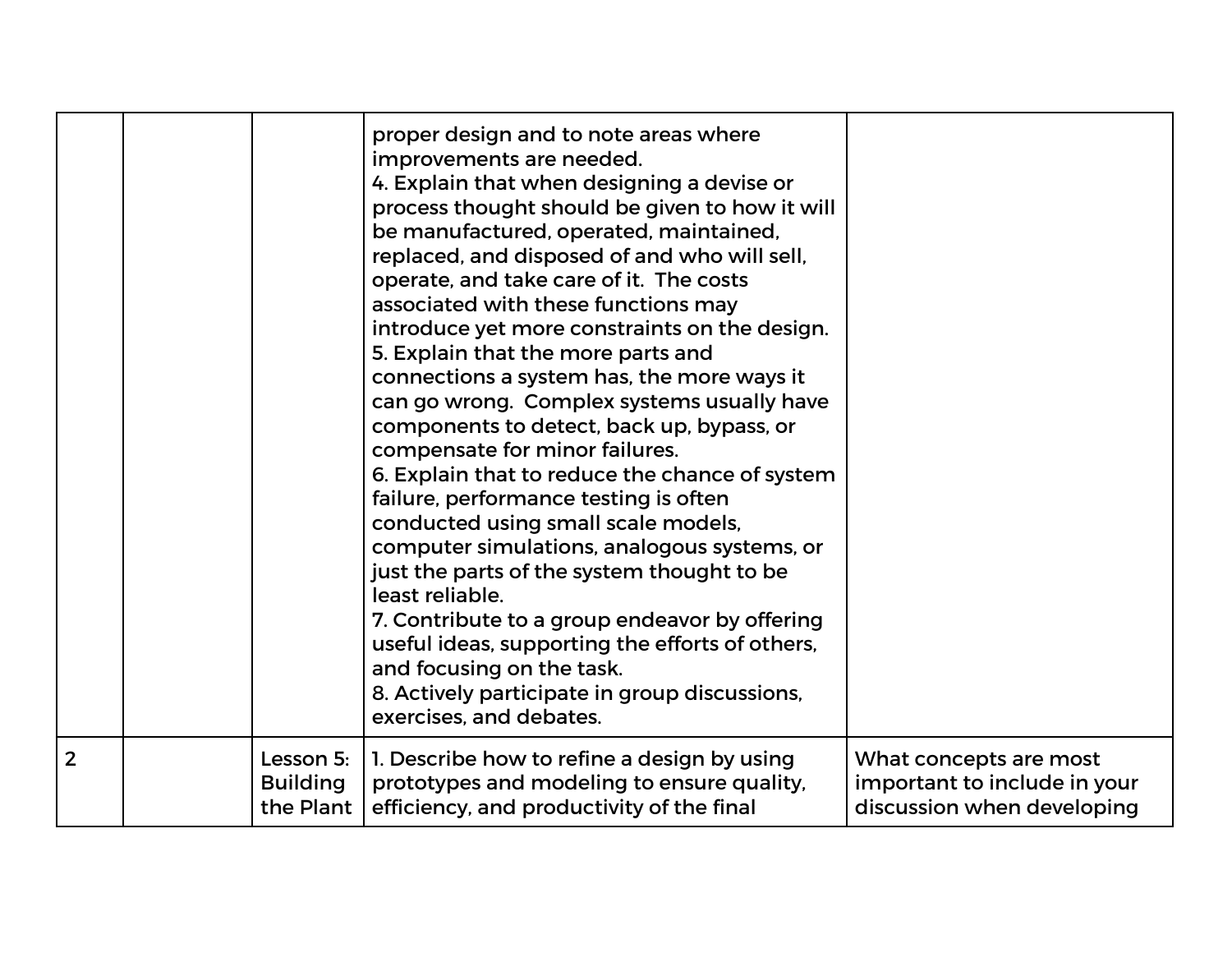|  | Growth  | product.                                        | new products? |
|--|---------|-------------------------------------------------|---------------|
|  | Chamber | 2. Describe how to evaluate the design          |               |
|  |         | solution using conceptual, physical and         |               |
|  |         | mathematical models at various intervals of     |               |
|  |         | the design process in order to check for        |               |
|  |         | proper design and to note areas where           |               |
|  |         | improvements are needed.                        |               |
|  |         | 3. Explain that when designing a device or      |               |
|  |         | process, thought should be given to how it      |               |
|  |         | will be manufactured, operated, maintained,     |               |
|  |         | replaced, and disposed of and who will sell,    |               |
|  |         | operate, and take care of it. The costs         |               |
|  |         | associated with these functions may             |               |
|  |         | introduce yet more constraints on the design.   |               |
|  |         | 4. Explain that the more parts and              |               |
|  |         | connections a system has, the more ways it      |               |
|  |         | can go wrong. Complex systems usually have      |               |
|  |         | components to detect, back up, bypass, or       |               |
|  |         | compensate for minor failures.                  |               |
|  |         | 5. Explain that to reduce the chance of system  |               |
|  |         | failure, performance testing is often           |               |
|  |         | conducted using small-scale models,             |               |
|  |         | computer simulations, analogous systems, or     |               |
|  |         | just the parts of the system thought to be      |               |
|  |         | least reliable.                                 |               |
|  |         | 6. Work safety and accurately with a variety of |               |
|  |         | tools, machines, and materials.                 |               |
|  |         | 7. Actively participate in group discussions,   |               |
|  |         | ideation exercises, and debates.                |               |
|  |         |                                                 |               |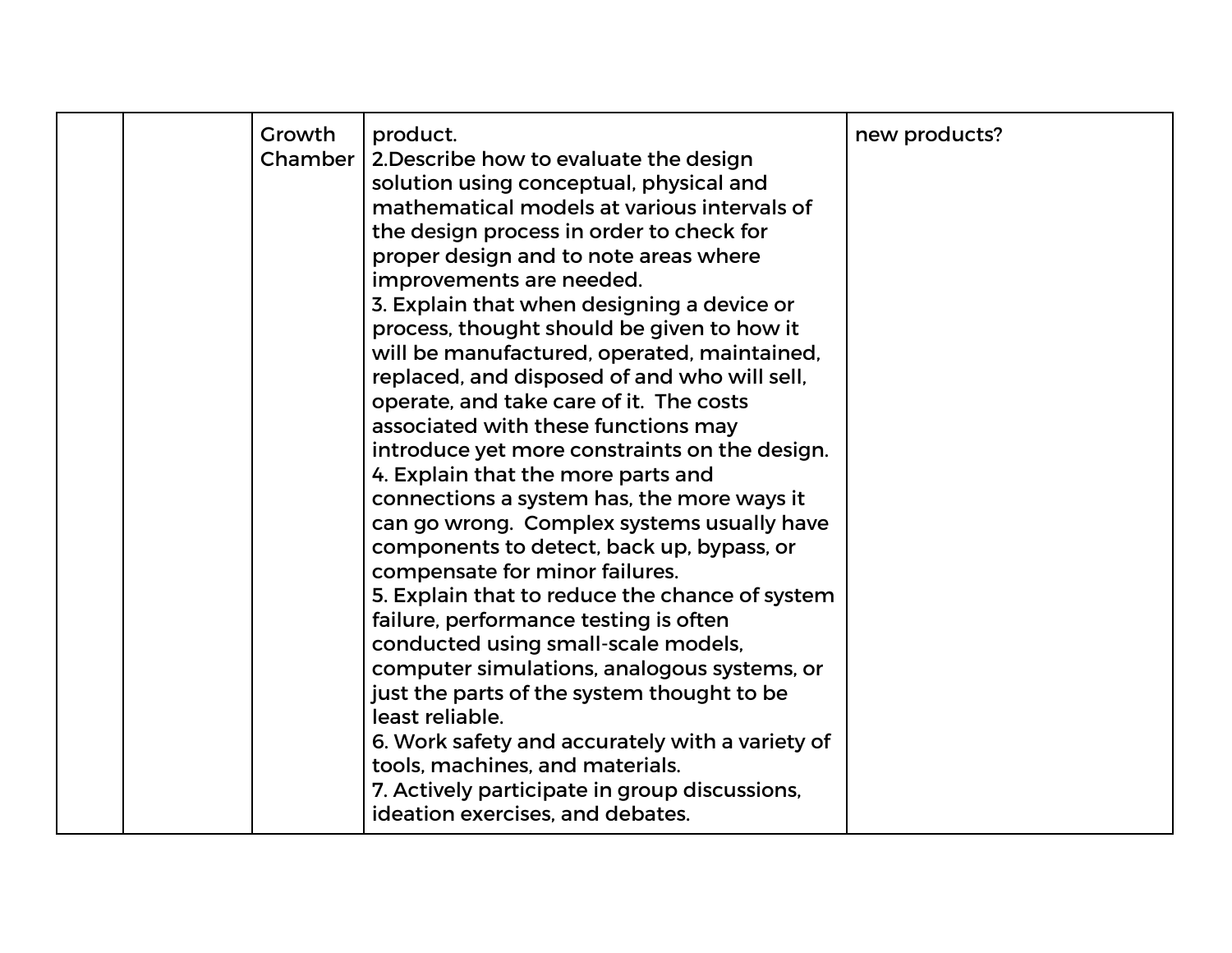| <b>TBD</b> | $3-D$<br>Printing | Lesson 1:1.<br><b>History</b><br>and<br><b>Basic</b><br>Understa.<br>nding of<br>3D<br>printing | 1. Understand the history and development of<br><b>3D Printing</b><br>2. 2. Identify and describe basic components of<br>3D Printing technology.<br>3. Identify and Define key components of 3D<br>Printers.                                                                                                     | What is the history of 3-D<br>Printing?<br>How do we use 3D printing<br>applications? |
|------------|-------------------|-------------------------------------------------------------------------------------------------|------------------------------------------------------------------------------------------------------------------------------------------------------------------------------------------------------------------------------------------------------------------------------------------------------------------|---------------------------------------------------------------------------------------|
| <b>TBD</b> |                   | 3D<br>printing                                                                                  | Lesson 24. 1. Understand the different 3D Printing<br>Processes - FDM, SLA, SLS<br>Process 5. 2. Identify and describe details of FDM<br>printing - Rafting and Bridging, Extruder<br>Technology, and Technical Terminology.<br>6. 3. Identify and analyze 3D printing materials<br>and real-world applications. | What is the 3D printing<br>process?                                                   |
| <b>TBD</b> |                   | Lesson $37.$<br>How to<br>apply 3D<br>printing<br>to<br>8.<br>Engineer<br>ing                   | Utilize the Engineering Design Process to<br>Research, Design, and prepare a model or<br>prototype for the 3D Printing Process.<br>Apply technical drafting skills to generate<br>two-dimensional orthographic drawings<br>Projects 9. Utilize professional software systems to                                  | How do we apply 3D printing<br>to the Engineering Design<br>Process?                  |